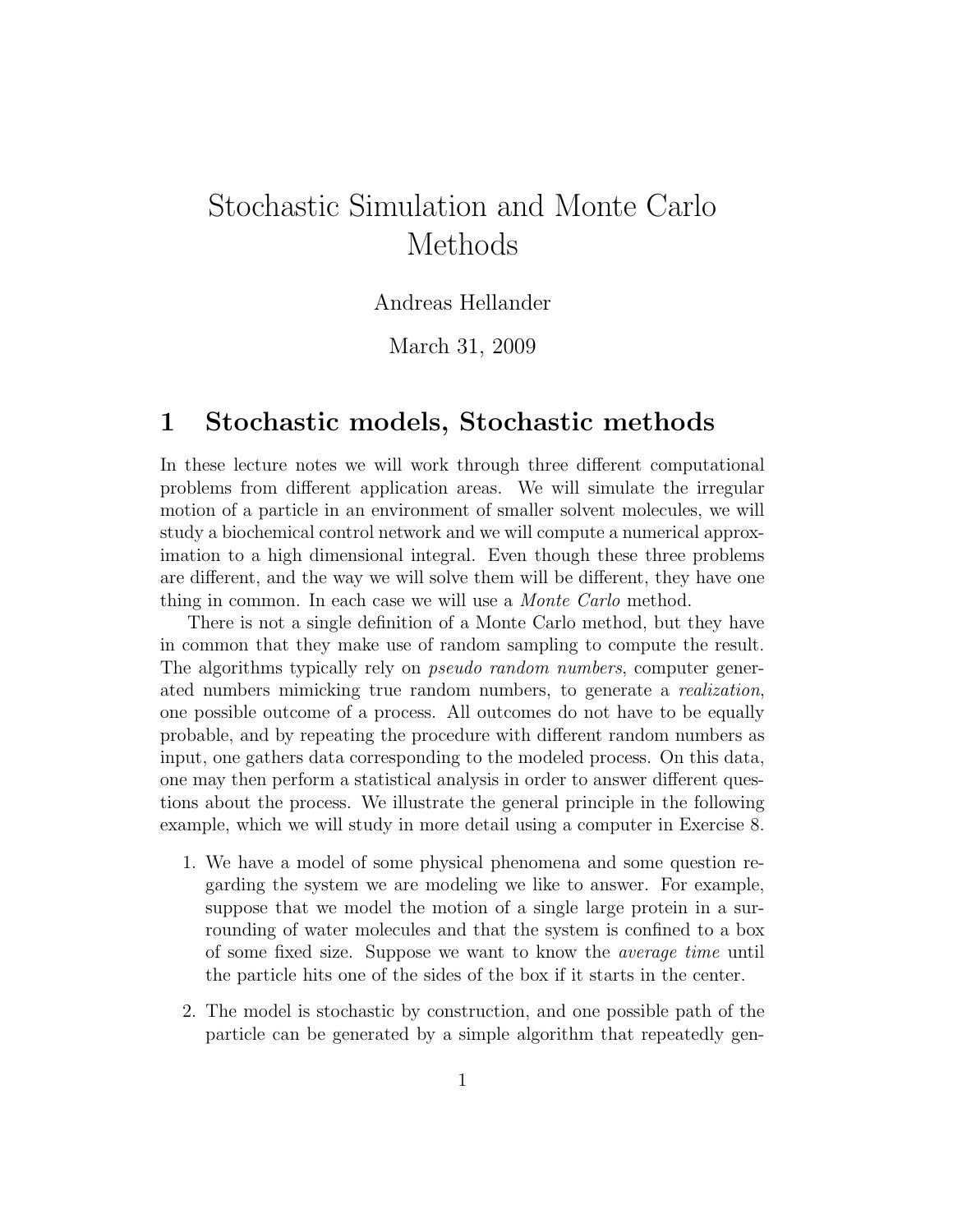erates pseudo random numbers from the standard normal distribution. This means that if we generate a number of paths, they will all be different. In order to answer the question, we use the simple algorithm to generate many different realizations, say  $10^5$ , and for each realization we measure and store the time it took until the particle hit one of the sides.

3. Once we have gathered the data set, the different hitting times in this case, we simply compute the arithmetic mean in order to get an approximation of the average time.

In the following, we will make a clear distinction between stochastic models and stochastic methods. For our particle example above, the model is stochastic, but in order to answer the question regarding the hitting time we could have used a deterministic method. We can formulate a partial differential equation (PDE), which if we solve it gives precisely the average time until the particle leaves the box. If we used this approach, the method would no longer be a Monte Carlo method, but the model would still be stochastic. However, it may be much harder to solve the PDE than to repeatedly sample the process in a Monte Carlo method, in particular if the motion takes place in higher dimensions.

A classical use of a Monte Carlo method to solve a deterministic problem is to evaluate definite integrals. Even in this case, the methodology follows the same basic principle as in the above example. Here, the 'model' is an integral, and it is solved by repeatedly 'sampling' the integrand assuming that the independent variable is distributed according to some probability distribution. In this way, we collect data and by identifying the integral with a certain expected value we can approximate it by computing the arithmetic mean of the data. The procedure is summarized below and why this method works will be explained in Section 3. Note the similarity with the three steps in the particle motion problem above.

- 1. Suppose we want to compute the value of the integral  $I = \int_{\Omega} f(x) dx$ over some domain Ω.
- 2. We generate a data set made up of the function f evaluated at random points x distributed uniformly in  $\Omega$ . These points are generated using a pseudo random number generator.
- 3. We compute an approximation to I by computing the arithmetic mean of the data gathered in the previous step and multiplying the result with the volume of  $\Omega$ .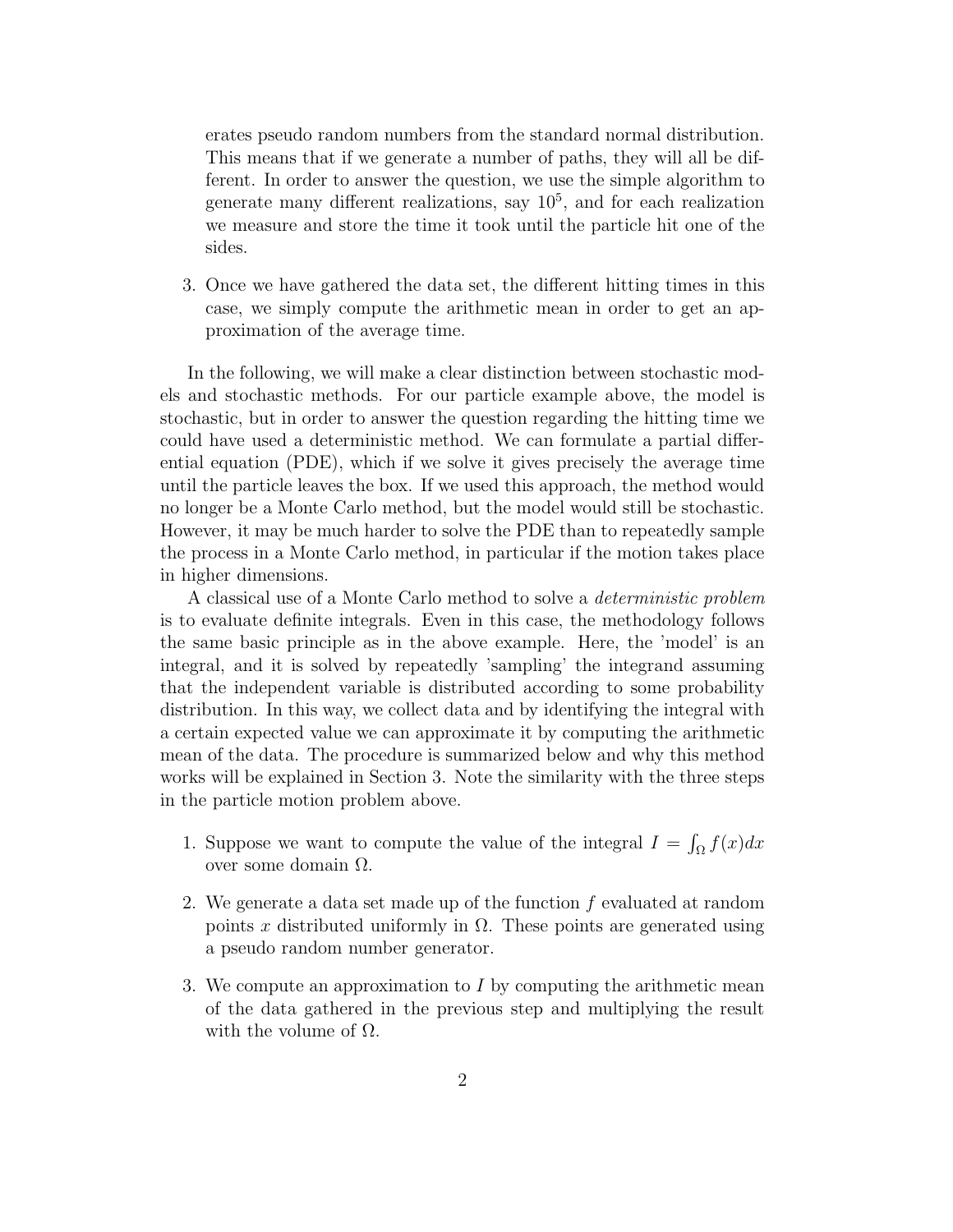In this case, the underlying problem is deterministic, and the use of Monte Carlo to solve it is motivated by the fact that for very high dimensions, especially for non-smooth integrands, it is more *computationally efficient* to solve it with MC than using a traditional quadrature rule (remember Scientific Computing I). In this example, we use a *stochastic method* to solve a deterministic problem for efficiency reasons.

In summary, Monte Carlo methods can be used to study both deterministic and stochastic problems. For a stochastic model, it is often natural and easy to come up with a stochastic simulation strategy due to the stochastic nature of the model, but depending on the question asked a deterministic method may be used. The use of a stochastic method is often motivated by the fact that a deterministic method to answer the same question is not available, that it is is too complicated to be practically useful, or that it is computationally intractable, which is often the case if the problem is high dimensional. On the other hand, when a deterministic method is applicable, it is often preferable due to the very slow convergence of Monte Carlo methods.

No matter the reason for using Monte Carlo methods, they will inevitably require many random numbers. The quality of the pseudo random generators is crucial to the correctness of the results computed with a stochastic algorithm, and the speed with which they are generated is vital to the performance of the stochastic method. There are many different algorithms in use to generate pseudo random numbers, and the development of even more efficient algorithms is an active field of research. Many courses on computational statistics and Monte Carlo discusses the most basic algorithms. We will not do this here, since we will focus on Monte Carlo methodology at a more basic level. However, all major programming languages have some routine for generating pseudo random numbers from (at least) the uniform distribution, and there are many other generators freely available for non commercial use. In the sections that follow, we will see examples of how we can use such an 'black box' routine to obtain random numbers from other distributions that we will need.

# 2 Two important theorems

In the following we will assume familiarity with standard statistical concepts such as expected value, variance and probability distribution. These notions may be reviewed in the course book [1]. In addition, Monte Carlo relies heavily on two famous theorems from probability theory, namely the *law of large numbers (LLN)* and the *central limit theorem (CLS)* which we will state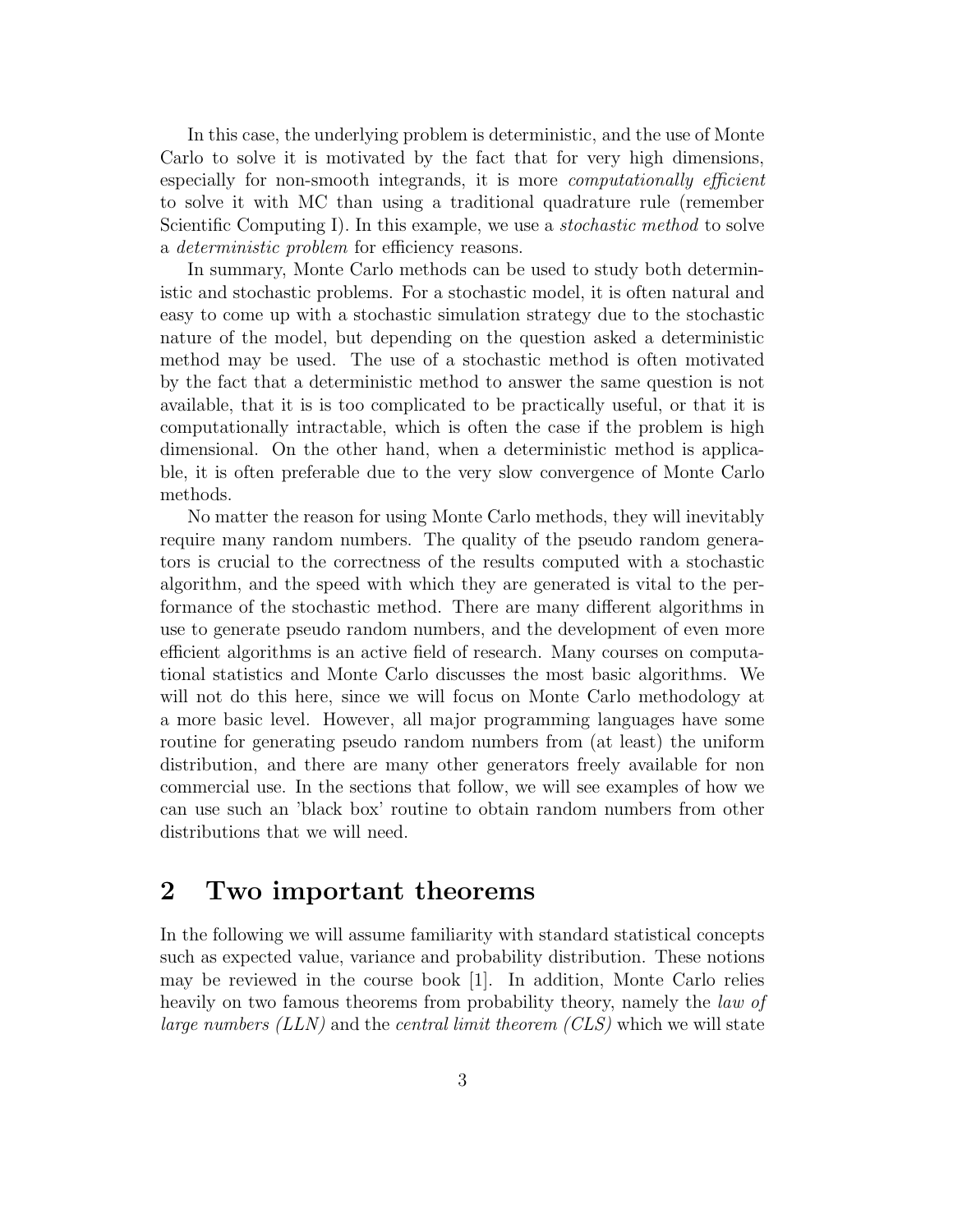without proof. If you are familiar with these theorems, you may skip this section. They will not be explicitly needed in order to work through the examples in the following sections, but they are required in order to really understand why MC works. If it seems artificial to you at this time, you may want to come back to this section after reading the case studies.

Every time we estimate some unknown quantity by generating a sample (the data set composed of the realizations we generate) and computing the sample average as we will do when we evaluate integrals with Monte Carlo, we rely on the law of large numbers. Even if you have not seen the theorem before, you have probably used it many times, especially if you have taken some experimental courses. It states that if we repeatedly sample a stochastic variable, the sample mean converges to the true expected value. Loosely speaking, this result says that the Monte Carlo method is consistent.

Theorem 1 (weak) Law of large numbers (LLN)

Let  $X_1, X_2, \ldots, X_n$  be independent random variables with mean  $\mu$  and set  $\bar{X_n} = \frac{1}{n}$  $\frac{1}{n}\sum_{i=1}^{n} X_i$ . Then  $P(\bar{X}_n - \delta < \mu < \bar{X}_n + \delta) \to 1$  as  $n \to \infty$  for any  $\delta > 0$ .

#### Computer exercise 1

Implement a small Matlab routine that simulates throws with a dice. For each successive throw, compute the arithmetic mean based on all throws so far and plot it as a function of  $N$ , the number of throws. To which value does the mean appear to converge?

The LLN provides us with consistency, but does not give any information regarding the error in the approximation or the rate of convergence to the true expected value. This is taken care of by the central limit theorem.

Theorem 2 Central limit theorem (CLS)

Let  $X_1, X_2, \ldots, X_n$  be a sequence of independent identically distributed random variables with finite mean  $\mu$  and variance  $\sigma^2 > 0$  and let  $\bar{X}_n = \frac{1}{n}$  $\frac{1}{n} \sum_{i=1}^n X_i$ . Then  $\sqrt{n}(\bar{X}_n - \mu) \xrightarrow{D} N(0, \sigma^2)$  as  $n \to \infty$ 

The CLS states that the distribution of the error in the sample mean  $\mu$  tends to a normal distribution and that the variance decay as  $N^{-1}$  if N is the sample size and this means that the error decays as  $N^{-1/2}$ . Thus, Monte Carlo methods are converging very slowly, and are often computationally intensive. However, the convergence rate is insensitive to the dimensionality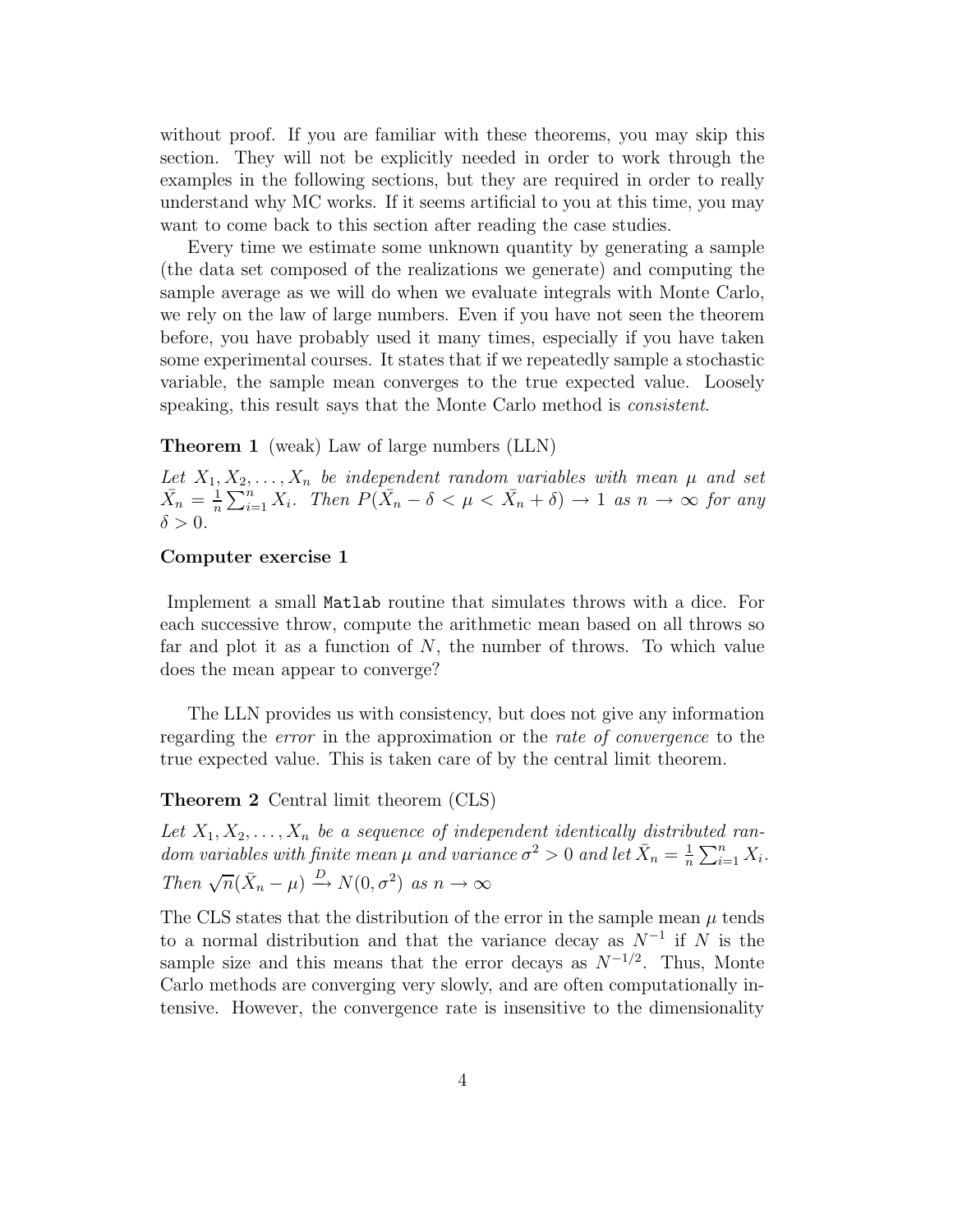of the problem, which is generally not the case for deterministic methods.

#### Computer exercise 2

Use the code from the previous exercise and for a fixed number of throws  $N$ , simulate the dice and compute the arithmetic mean. Repeat this  $M = 100$ times and store the means in an array. Vary the value of N in the range  $100 - 100.000$  and for each N plot the mean values in a histogram plot using the built in routine hist.

# 3 Approximating a high dimensional integral using Monte Carlo

As we saw in Computer exercise 2, the arithmetic mean based on N samples took a slightly different value every time we repeated the experiment. The computed value of the mean is a *random variable*, meaning that it is not determined deterministically. Instead, we noticed that if we plotted a histogram when we repeated the experiment, the histogram had the shape of the normal distribution (this is the content of the CLT). The distribution determines the random variable, as it gives information of the probability that the arithmetic mean takes a value in a specific range. The probability is higher for taking a value close to the expected value (true mean) and it decays as we move further away from the mean. In this case, we say that the arithmetic mean is (assymptotically) a normally distributed random variable and we write  $\bar{\mu} \sim \mathcal{N}(\mu, \sigma^2)$ . The normal distribution has the form

$$
f(x) = \frac{1}{\sigma\sqrt{2\pi}}e^{-\frac{(x-\mu)^2}{2\sigma^2}}
$$
 (1)

Obviously, not all random variables are normally distributed, but in the same way every (continuous) random variable  $X$  has an associated probability distribution,  $f(x)$ . It defines the random variable by providing information of the probability that a realization falls in a domain  $\Omega$  (a measurable set). The situation is similar for discrete random variables, but we will only discuss the continuous case in this section. For example,

$$
P(X \in [a, b]) = \int_{a}^{b} f(x)dx
$$

gives the probability that the one dimensional random variable  $X$  takes a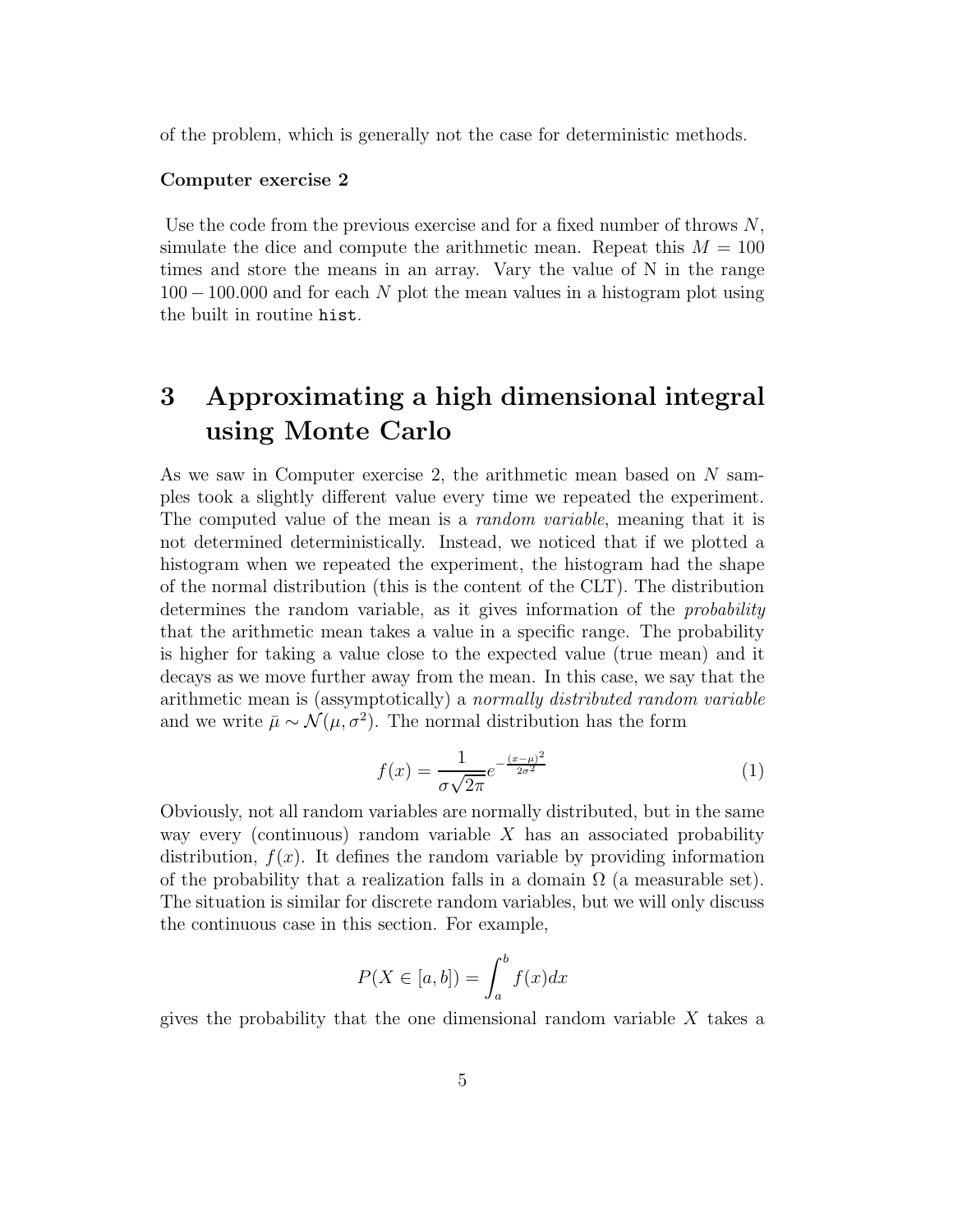value in the interval [a, b]. The *expected value*, or mean value, of a (continuous) random variable  $X$  is defined by

$$
E[X] = \int_{-\infty}^{\infty} x f(x) dx.
$$
 (2)

Similarly, if  $g(X)$  is an integrable function of the random variable,

$$
E[g(X)] = \int_{-\infty}^{\infty} g(x)f(x)dx
$$
 (3)

is the mean value of g provided X is distributed according to  $f(x)$ . We will use this to compute the integral

$$
I = \int_{a}^{b} g(x)dx.
$$
 (4)

For sake of clarity, we present the theory in only one dimension. The extension to higher dimensions will be done in Computer exercise 4. A random variable uniformly distributed in the interval  $[a, b]$  has equal probability of falling in any subinterval of equal size. Its density is given by

$$
f(x) = \frac{1}{b-a}, \quad x \in [a, b]
$$
 (5)

so assuming that  $q(X)$  is a function of a uniformly distributed random variable, its expected value is given by

$$
E[g(X)] = \int_{a}^{b} g(x) \frac{1}{b-a} dx = \frac{I}{b-a}.
$$
 (6)

Relying on the law of large numbers, we can compute an approximation to I by sampling pseudo random numbers from the standard uniform distribution, scaling them to  $[a, b]$ , evaluating g at these points and computing the arithmetic mean of the resulting data set

$$
I = \int_{a}^{b} g(x)dx \approx \frac{b-a}{N} \sum_{i=1}^{N} g(x_i),\tag{7}
$$

where  $N$  is the number of points.

#### Exercise 1

Consider the integral

$$
I = \int_{-1}^{1} x^2 e^{\frac{-x^2}{2}} dx.
$$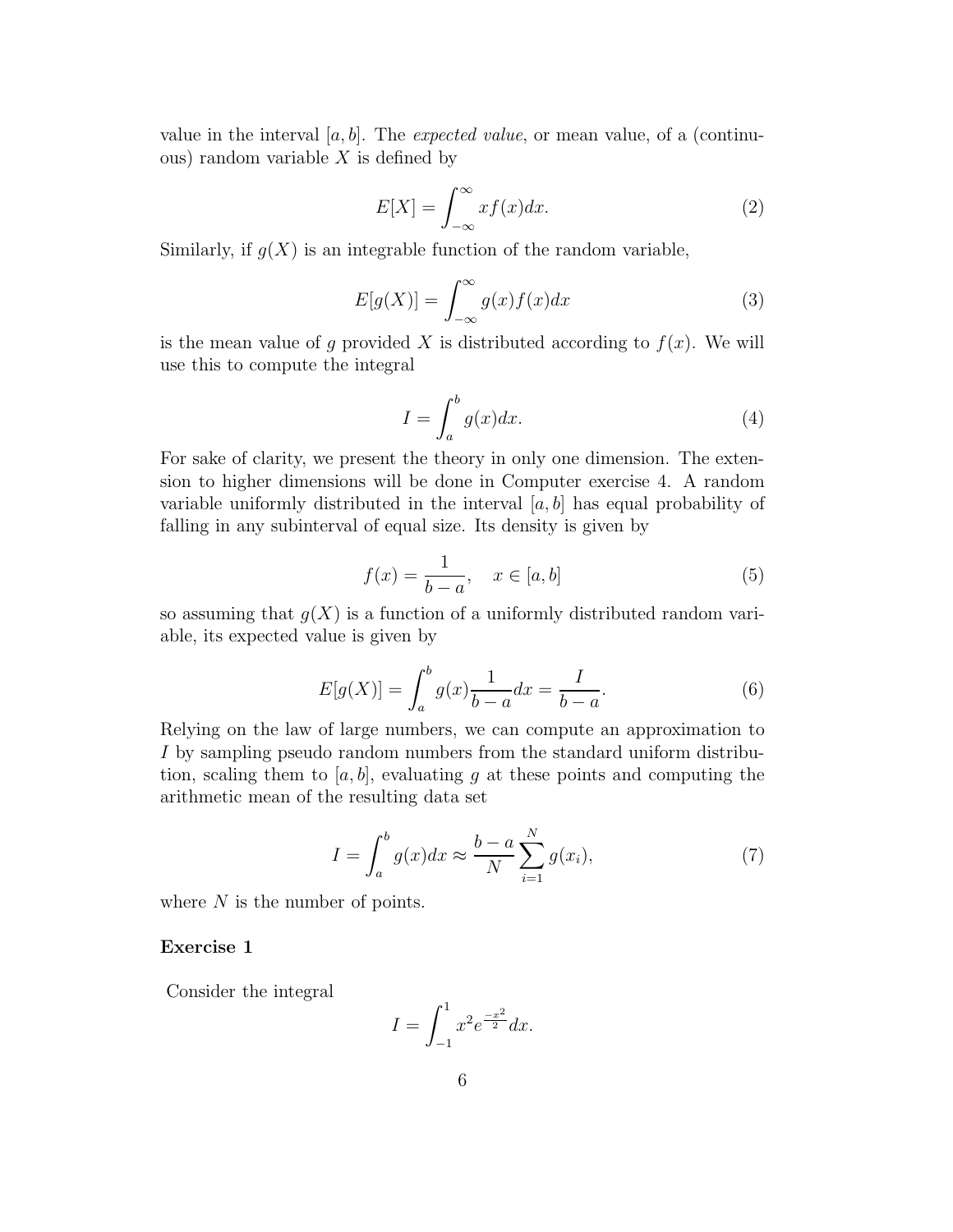We would like to compute an approximation using Monte Carlo integration. Propose two possible approaches. You can assume that pseudo random number generators for different distributions are available. Hint: Remember the normal distribution.

#### Exercise 2

A classical example is how to estimate  $\pi$  using Monte Carlo. It can be done by sampling uniform random numbers in the unit square and counting how many of them that fall into the inscribed quadrant of the unit circle. Since we know that the area of the circle quadrant is  $\pi r^2/4$  and that of the square is  $r^2$ , the fraction of the area of the quarter circle to the area of the square is  $\pi/4$ . At a first glance, this may not seem like a integration problem, but it can be formulated as such. Write down the (double) integral (and thus the expected value) that correspond to this procedure, i.e. the integral  $I = 4E[g(X)] = \pi$ . Explain how you determine if the points fall into the circle quadrant.

#### Computer exercise 3

Implement a routine that estimates the value of  $\pi$  using the procedure in Exercise 2. Try to avoid using any loops. Hint: Consider using the built in function 'find'.

By replicating the entire procedure involved in computing the approximation of the integral we can estimate the error in the computed value of I. If we make  $M$  independent MC estimations of  $I$ , we use the pooled mean

$$
\hat{I} = \frac{1}{M} \sum_{j=1}^{M} I_j
$$
\n
$$
(8)
$$

where each  $I_j$  is computed according to  $(7)$ , as the approximation of I. The error in  $\hat{I}$  is bounded by

$$
|\epsilon| \le \frac{1.96\hat{s}}{\sqrt{M}}\tag{9}
$$

with 95% probability. Here,  $\hat{s}^2$  is the sample variance

$$
\hat{s}^2 = \frac{1}{M-1} \sum_{j=1}^{M} (\hat{I} - I_j)^2.
$$
 (10)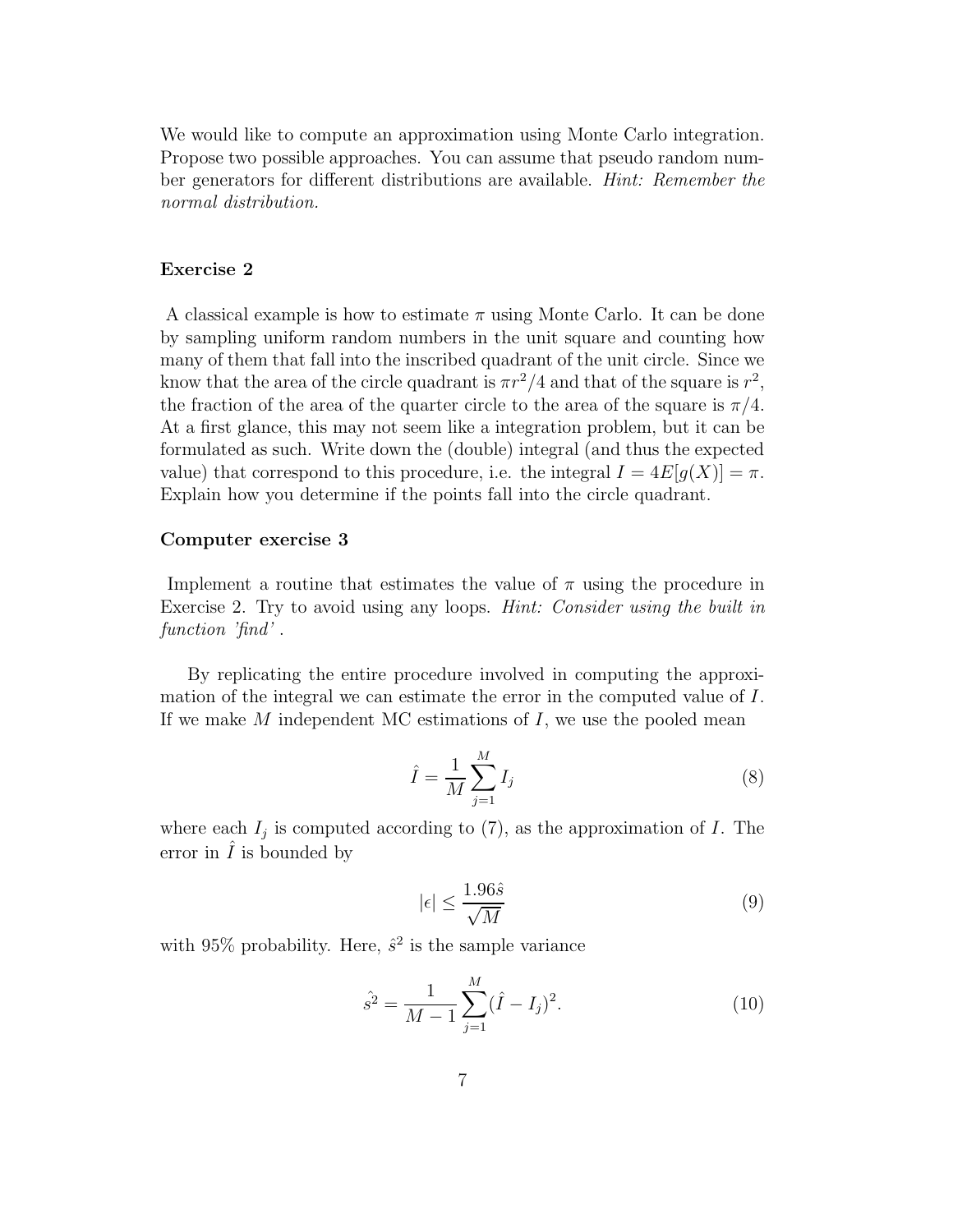This gives us a 95% confidence interval for I

$$
I \in [\hat{I} - |\epsilon|, \hat{I} + |\epsilon|]. \tag{11}
$$

The confidence level can be modified by changing the  $\alpha$ -factor (1.96 in this case), cf. Student's t-distribution or consult a basic statistics textbook for more information.

#### Computer exercise 4

In this exercise we will use Monte Carlo integration to compute an approximation to an integral in 10 dimensions. The integrand will simply be the density for the multivariate normal distribution

$$
f(\mathbf{x}) = \frac{1}{(2\pi)^{d/2} |V|^{1/2}} e^{-\frac{1}{2}(\mathbf{x} - \mu)^T V^{-1}(\mathbf{x} - \mu)}
$$

where d is the dimension, V is the  $d \times d$  covariance matrix and |V| is the determinant of V. For the standard normal distribution,  $V = I$ , the identity matrix, and  $\mu = 0$ . We know from the properties of probability densities that the integral over the whole space is  $I = \int_{\mathbb{R}^d} f(x)dx = 1$ . Obviously, we can not integrate over the whole space, so we need to make a truncation. As the domain we will take the d-dimensional hypercube  $[-5, 5]^d$ . Outside this domain the probability is small, and we do not loose much probability mass leaving the rest of the space out. The following Matlab function evaluates the standard normal distribution in arbitrarily dimensions.

```
% The density of the d-dim standard normal distribution.
%
% Andreas Hellander, 2009.
%
% Input: x - (d,N) matrix. Each column of x is a point
% where the function is evaluated.
%
function y = \text{form}(x)[d,N]=size(x);
  C = eye(dim);y = 1/(2*pi)^{(d/2)*exp(-0.5*sum(x.*(C*x),1));
```
The matrix x is a  $d \times N$  matrix, where each column is a point in d-dimensional space. This means that you can evaluate N such points in a single call to fnorm.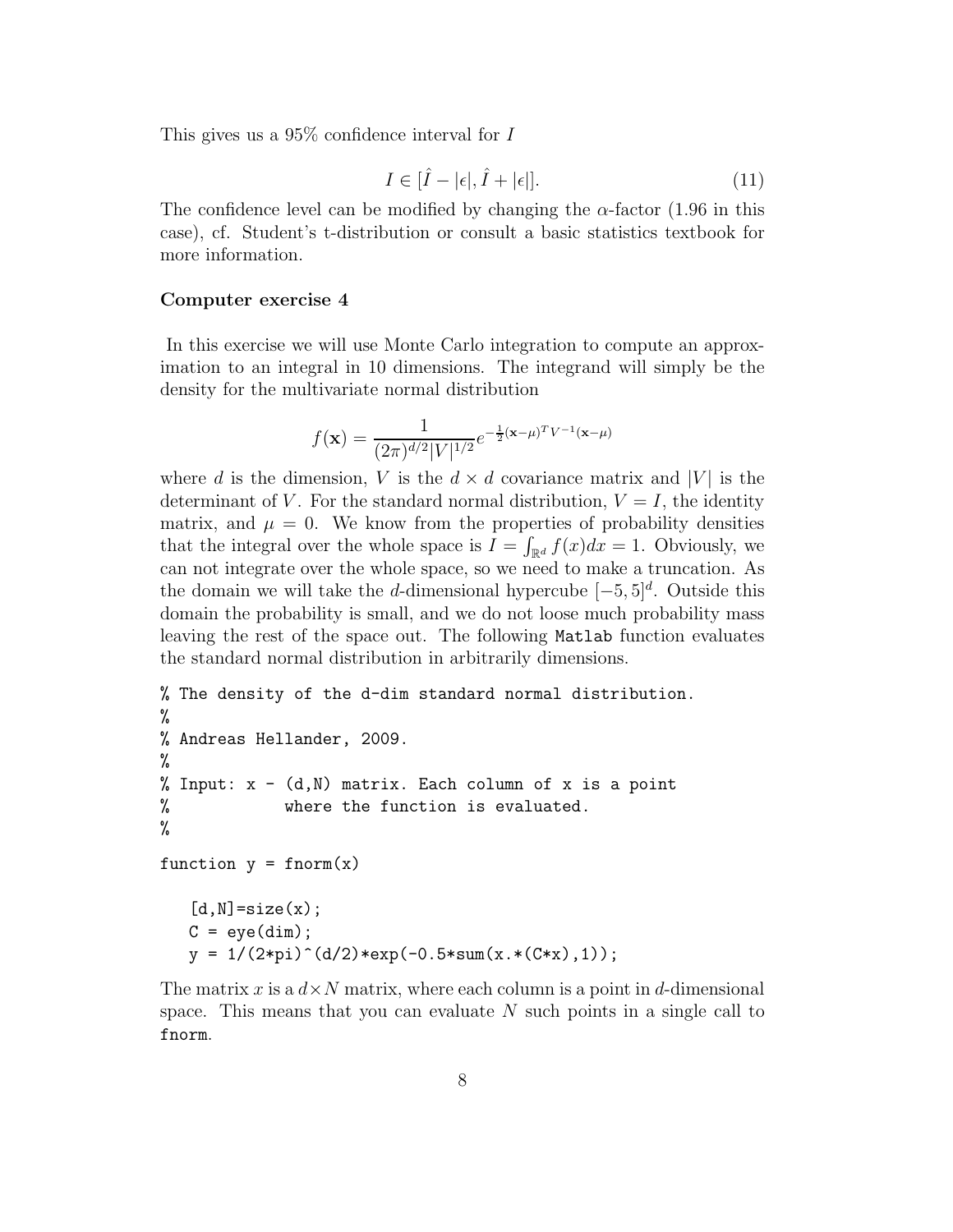Write a Matlab routine motint that evaluates an integral in  $d$ -dimensions and estimates the mean and computes a 95% confidence interval according to (11). The function should confine to the specification below

```
% MCINT. Simple routine to compute an integral using Monte Carlo.
%
% Some Student, 2009.
%
% Input: N - the number of points in each realization.
% M - the number of repetitions used for error
% estimation. (Recommendation, M = 30+).
% Total number of points used is thus M*N.
%
% D - the domain. Supports only hypercubes in 'dim' dimensions.
% Each row in the matrix D represents the range of the
% corresponding variable. Example, the unit cube
% would be given by
%
% D = [0 1;\% 0 1;
% \t 0 1;%
% f - function y = f(x): defining the integrand. Must
% evaluate f for a vector of dim*N points (x).
%
%
```
function  $[val, err] = maint(f, D, N, M)$ 

Use this function to estimate the value of the integral of the normal distribution in 10 dimensions. Experiment with varying  $N$  and  $M$ . Also, vary d and study the convergence rate as a function of N.

Note: In this case, the integrand is a smooth function, and Monte Carlo integration would likely be outperformed by an adaptive, deterministic quadrature. With that said, do you think it is as easy to implement such a code in arbitrary dimensions?

What we have studied in this section is the most basic form of Monte Carlo integration. In reality, it is often used in connection with some variance reduction method. These techniques reduce the variance in the estimated mean, and thus allow for a better result with fewer sample points  $N$ . Another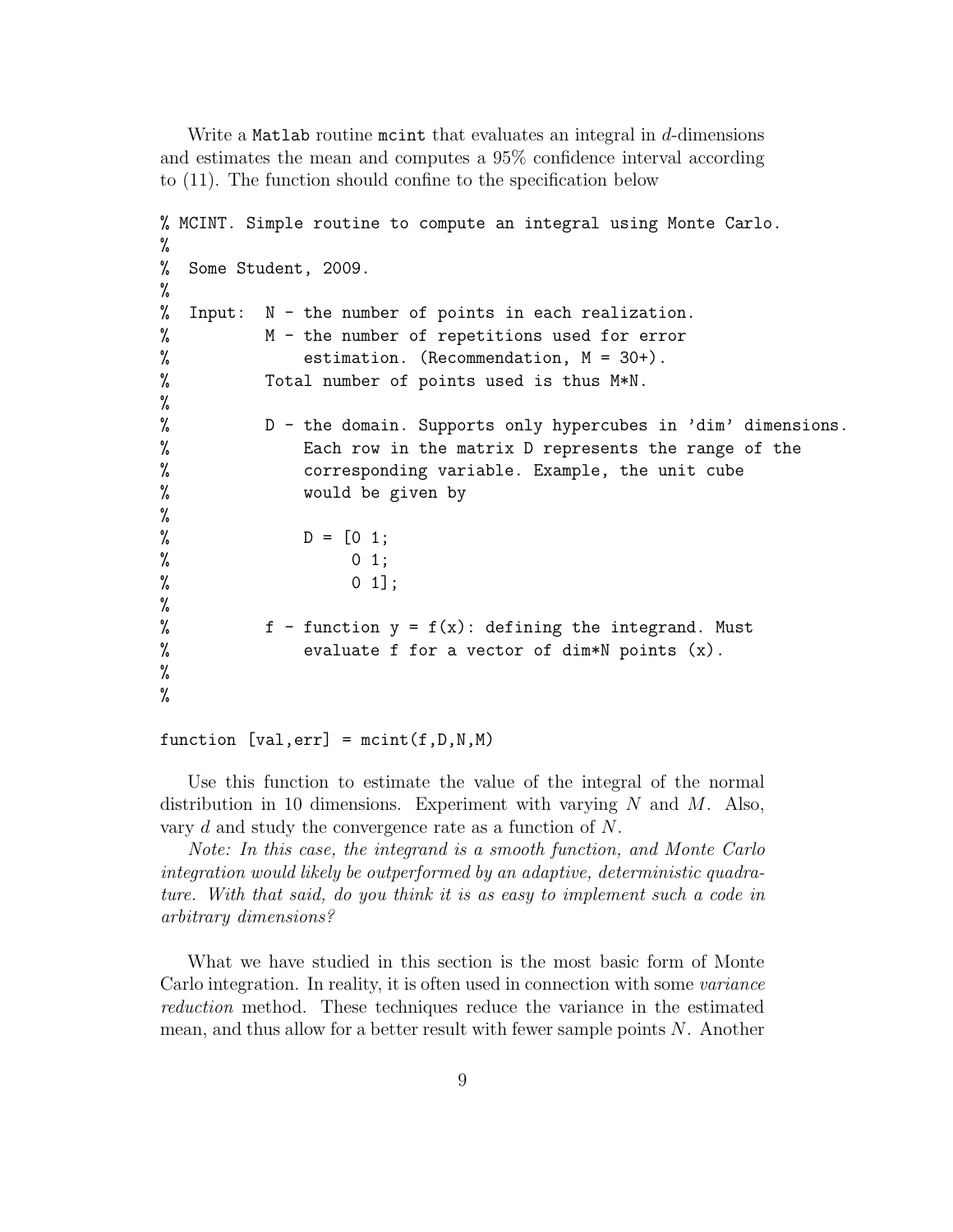popular improvement is to use so called quasi-random sequences instead of pseudo random numbers. With this technique, it is possible to improve the convergence rate from  $1/\sqrt{N}$  to almost  $1/N$ .

In summary, Monte Carlo integration is a relatively easy to implement method to perform numerical integration. It converges very slowly with the number of sample points  $N$ , but the convergence rate is almost independent of the dimension of the integral, and it is not sensitive to the smoothness of the integrand (this is not true for quasi-Monte Carlo). This is in contrast to deterministic quadrature rules that converge much faster, but degrades in performance as the dimension increases. Adaptive quadrature rules is possible to use in fairly high dimensions, but they often require a smooth integrand to perform well. In practical applications, Monte Carlo integration is often used together with some method to reduce the variance in the estimate. In computational financial mathematics, integrals in dimension 30 − 100 is not uncommon and there Monte Carlo is widely used.

## 4 When noise matters – case studies

In the previous section we used Monte Carlo to compute a numerical approximation to an integral. The underlying problem in that section was deterministic, in the sense that the independent variable was a deterministic variable, even though we interpreted it a stochastic variable in order to identify the integral with an expected value in the Monte Carlo method. In the following sections we will look at two different examples where the underlying mathematical model is stochastic. In the first case we will study a single particle diffusing, modeled by Brownian motion. In this model, the position of the particle is a stochastic variable. In the second example, the stochastic variable will be the number of molecules of proteins in a cell, and the mathematical model is a discrete Markov process. In both cases, it will be natural to formulate a stochastic simulation strategy to study how the system behaves over time.

### 4.1 Free diffusion of a particle – Brownian motion

One of the most fundamental processes in models of dynamical phenomena in many application areas is diffusive mass transport. The deterministic model of this process is a *partial differential equation* (PDE) and this type of equations will be studied in detail in the course Scientific Computing III. An important aspect to understand right now is the difference between the deterministic model and the particle model we consider here. Slightly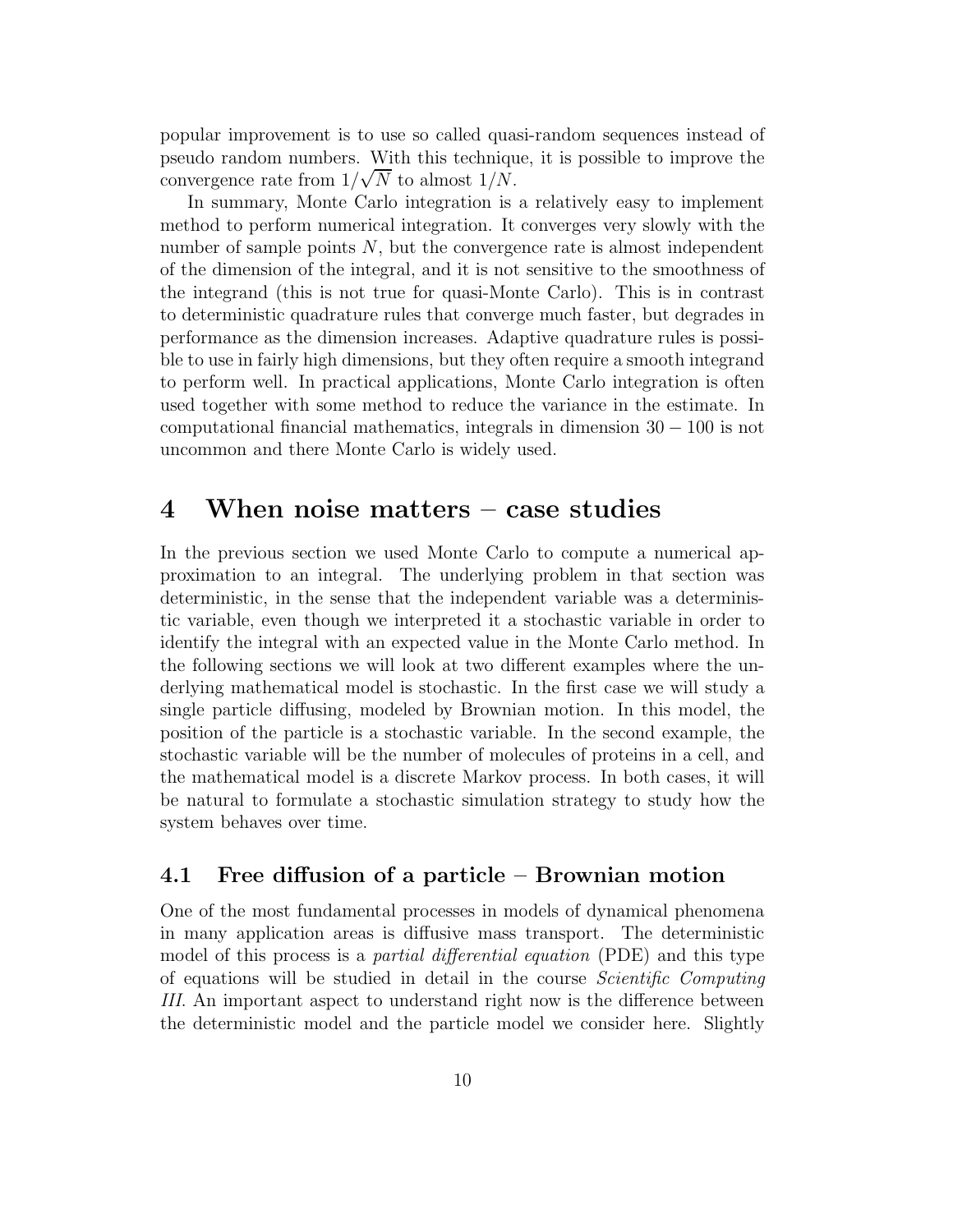simplified, the PDE describes the average behavior of the process, while the particle model describes the irregular motion of single particles moving in a surrounding of a large number of (smaller) particles exerting forces on the particle. A useful example is to consider a large protein moving in an aqueous solution, where the large number of water molecules "pushes" the protein in different directions due to the thermal energy in the system.

Here, we will focus on the fundamental model of the particle's movement introduced to the physics community by Albert Einstein in 1905. Commonly, the discovery of Brownian motion is considered to be due to Robert Brown in 1827 when he, using a microscope, studied the motion of pollen particles floating in water. Einstein used the process to indirectly confirm the existence of atoms and molecules in his fundamental paper 1905 and he postulated what properties the mathematical model of Brownian motion must have. From a mathematical perspective, the model of Brownian motion is one of the simplest stochastic processes and it was given a rigorous mathematical foundation by Norbert Wiener. Because of this, the process is also often called the Wiener process. Regarded as a stochastic process, it has numerous applications in both applied and pure mathematics. Brownian motion frequently appears as the noise term in many *stochastic differential* equations (SDEs) and it is therefore important that we understand how to simulate this process.

In simple words, a stochastic process is a collection of random variables. In many cases, they are indexed by time. Unlike the deterministic case, where the future behavior of a process is uniquely determined by the initial condition, a stochastic process will take different paths if simulated repeteadly. Not all paths are equally probable though, and they are governed by some probability distribution.

Here, the random variables are the position of the particle at time  $t$ . So for each time  $t \geq t_0$ , the position is a stochastic variable, and we can write the process  $\{B_t : t \geq 0\}$ . While a mathematical discussion of Brownian motion is way out of the scope of this course, we state below the properties that characterize the process  $B_t$  as it will tell us how to *simulate* it in a simple numerical algorithm.

- 1.  $B_0 = 0$  (almost surely).
- 2.  $B_t$  is continuous (almost surely).
- 3.  $B_t$  has independent, normally distributed increments,  $B_t - B_s \sim \mathcal{N}(0, t - s), \quad 0 \leq s \leq t.$

Property 1 above simply means that the process starts in origo. If we want to simulate it starting in another point, say  $x_0$ , we can simply simulate the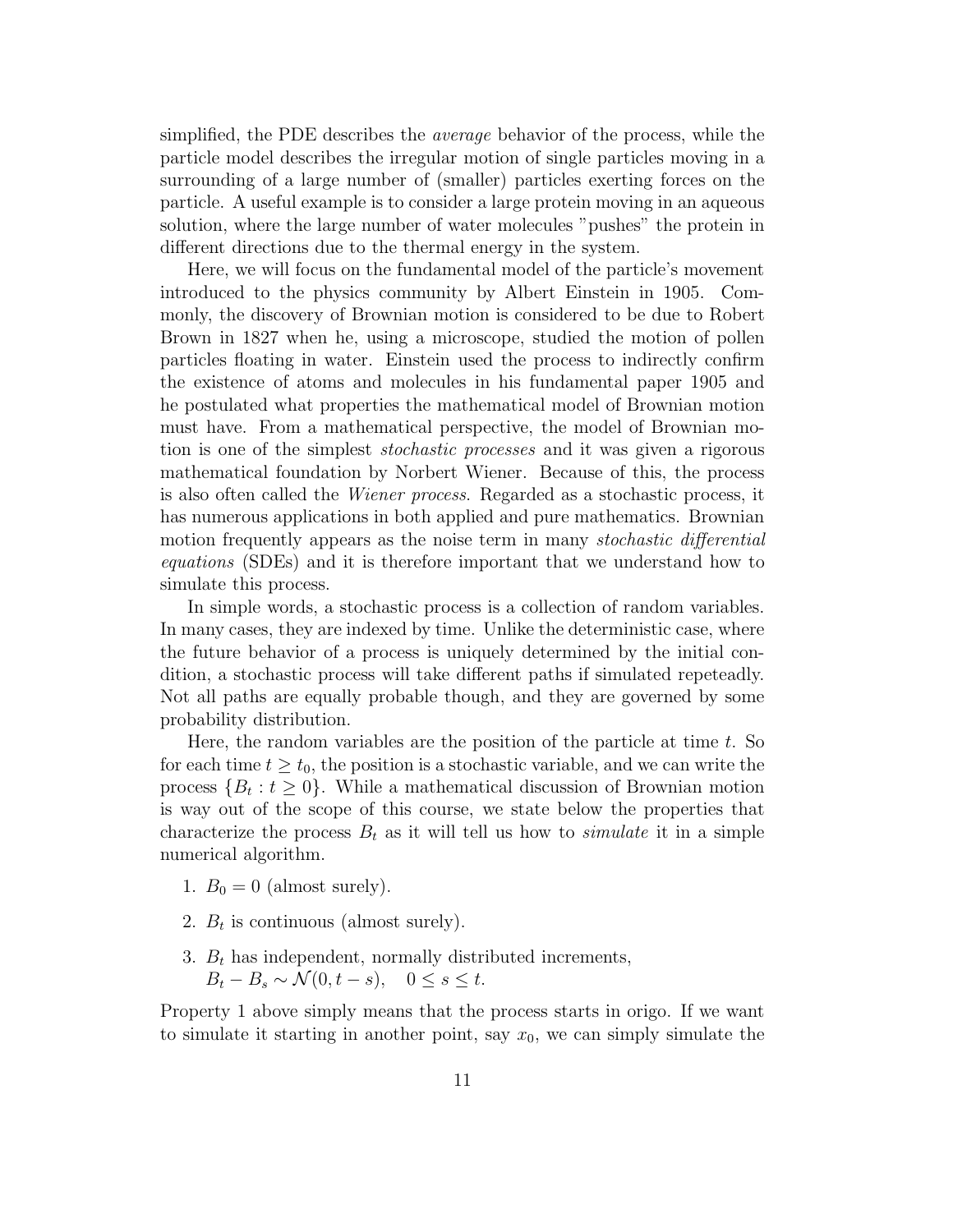process  $X_t = x_0 + B_t$ . Property 2 is important and it is studied in some detail in higher courses. For now, however, we just take it for granted. Property 3 immediately suggests an algorithm to simulate paths of the Brownian motion. If we choose a time step  $\Delta t$  we know that  $B_{t+\Delta t} - B_t \sim \mathcal{N}(0, \Delta t)$ . Suppose also that we know the particle's position at time  $t, x_t$ , we can sample the position at  $t + \Delta t$  by drawing a random number  $x_{t+\Delta t}$  from the normal distribution  $\mathcal{N}(x_t, \Delta t)$ .

#### Exercise 3

Suppose that a random number generator is available that generates random numbers according to the standard normal distribution  $\mathcal{N}(0, 1)$ . Using this generator, explain how can you generate random numbers from the distribution  $\mathcal{N}(x_t, \Delta t)$ .

We can now state an algorithm to generate a realization of the process. It is given in pseudocode in Algorithm 1.

| <b>Algorithm 1</b> Free diffusion of a particle                                               |  |
|-----------------------------------------------------------------------------------------------|--|
| <i>Initialize:</i> choose a time step $\Delta t$ , an initial position $x_0$ and a final time |  |
| $T_f$ . Set $t = t_0$ and $x_{t_0} = x_0$ .                                                   |  |
| while $t < T_f$ do                                                                            |  |
| Generate a random number $R \sim \mathcal{N}(0, 1)$ .                                         |  |
| $x_{t+\Delta t} = x_t + \sqrt{\Delta t} R.$                                                   |  |
| $t = t + \Delta t.$                                                                           |  |
| end while                                                                                     |  |

Figure 1 shows one trajectory of a freely diffusing particle starting in origo. Computer exercise 5

Write a Matlab function that uses a while or for-loop in order to simulate the motion of a particle undergoing 2D Brownian motion according to Algorithm 1. The input to the function should be the final time  $T_f$ , the starting point  $x_0$  in the plane and the time step  $\Delta t$ . A n–dim Brownian motion is composed of n independent 1D motions. Normally distributed random numbers can be generated in Matlab using the function randn.

#### Computer exercise 6

In the previous exercise we implemented Algorithm 1 using a while or forloop. In Matlab this should usually be avoided for efficiency reasons. Instead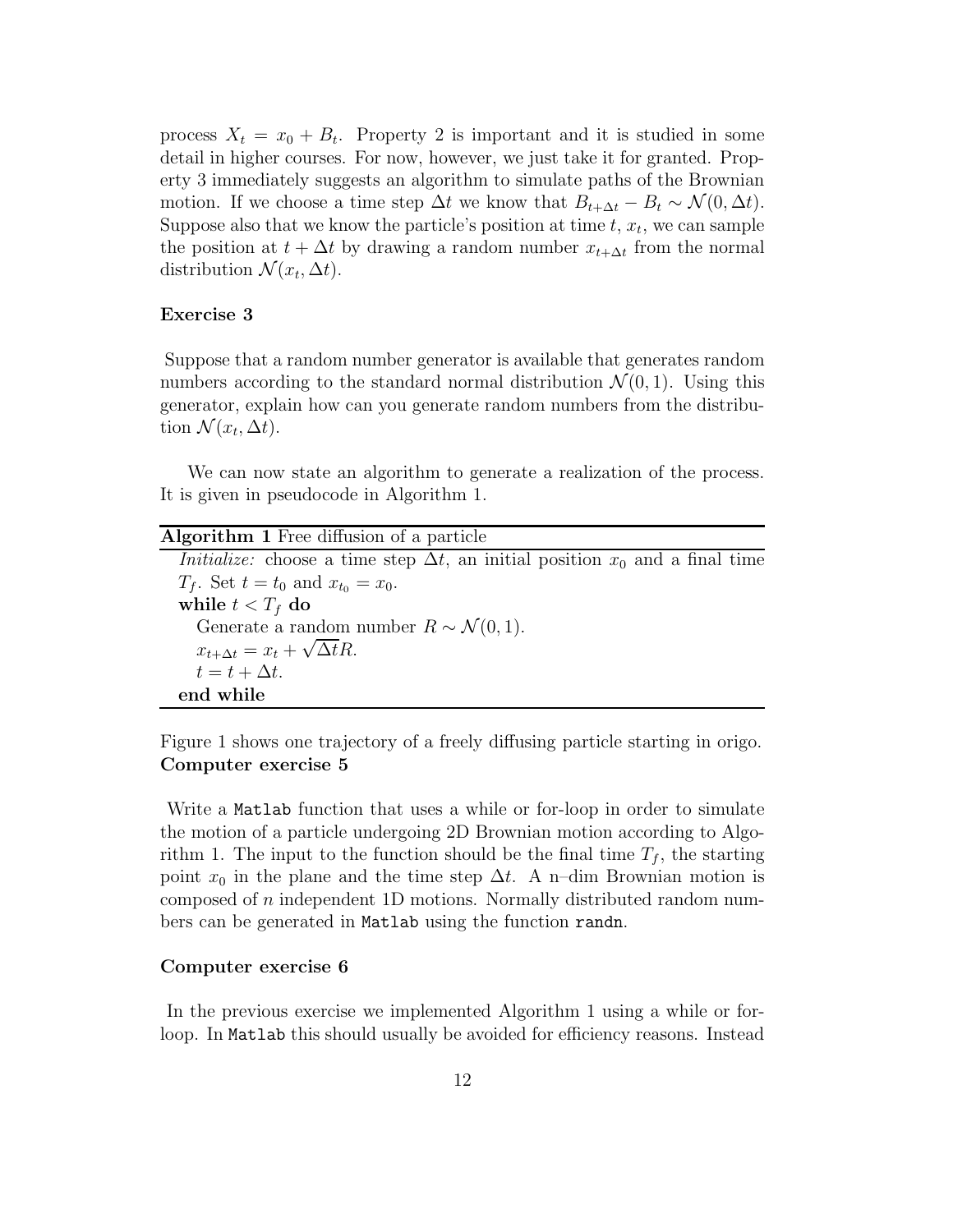

Figure 1: One path of a freely diffusing particle simulated with Algorithm 1.

one should try to use the built-in functions as much as possible. Below is a Matlab function that does the same thing without any loop.

```
% Brownian motion.
%
% Input: Tf - the final time
% x0 - starting point (the dimension of the motions is numel(x0))
% dt - time step.
%
% Andreas Hellander, 2009.
%
\frac{9}{6}function X = brown(Tf, x0, dt)dim = numel(x0);N = floor(Tf/dt);X = \text{repmat}(x0, N, 1);noise = randn(N,dim);X=X+sqrt(dt)*cumsum(noise);
```
Using the help function in Matlab, find out what the functions repmat and cumsum do and explain why the above implementation do the same thing as the one in the previous exercise. Note that the above implementation works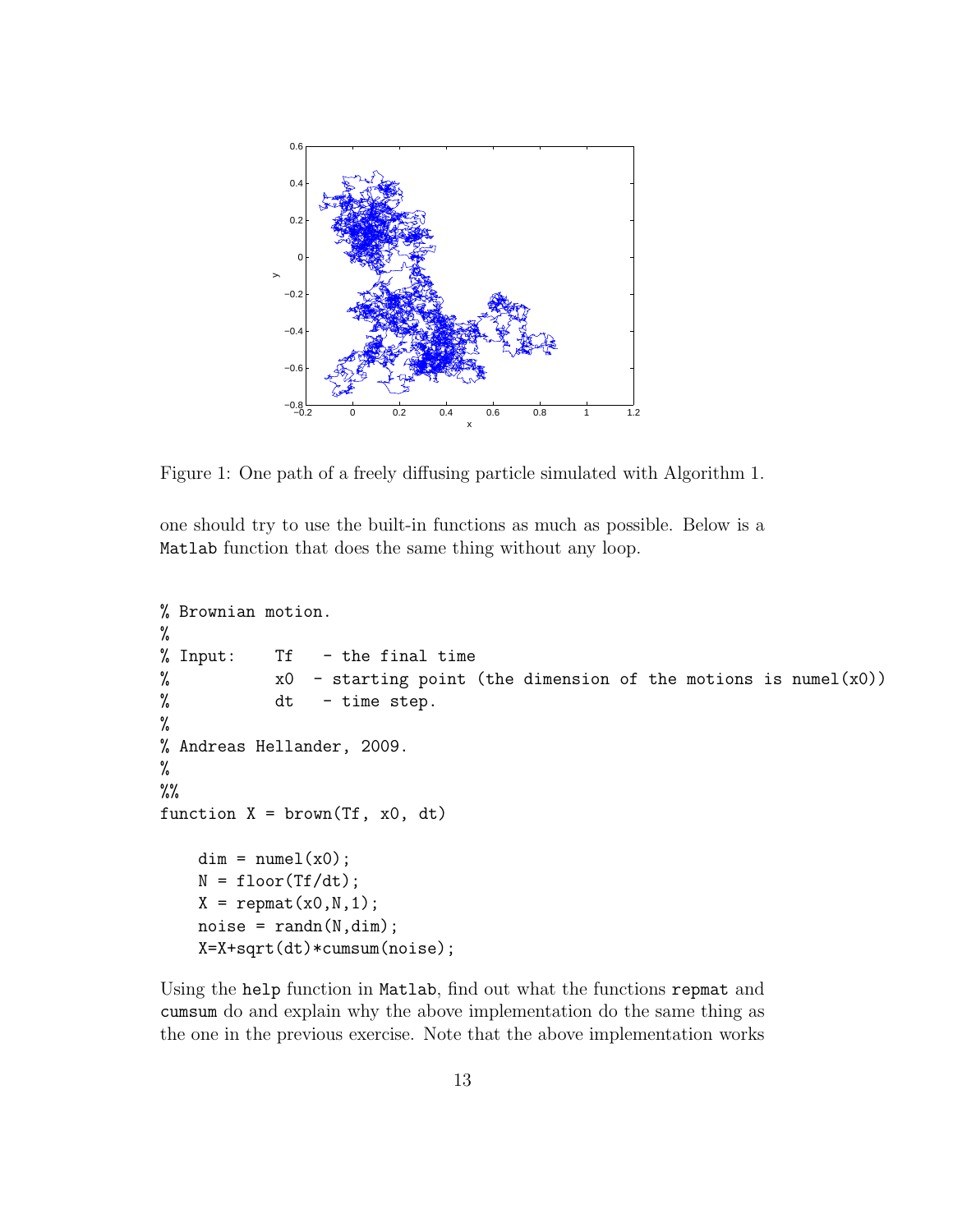in arbitrarily dimensions.

#### Computer exercise 7

Implement the function in the previous exercise and, using the functions tic and toc, compare the time required to generate a realization with  $T_f = 1$ ,  $x_0 = [0, 0]$  and  $\Delta t = 1e - 8$  using the implementation with a loop and the one without. Which implementation requires most memory?

#### Computer exercise 8

There are several interesting questions one can ask about a particle undergoing Brownian motion. One such questions is, giving that the particle starts its motion in the center of the interval  $(a, b)$ , what is the average time until the particle leaves that interval,  $E[\tau]$ . For a 1D Brownian motion, this problem has a simple analytical solution,  $E[\tau] = (b - a)^2$ . We will now try to verify this using a simulation.

a.)

Modify the codes from the previous exercises (which variant is most suitable in this case?) to simulate the Brownian motion until it exits the interval  $(a, b)$  and then, return the time that passed. The function should look like

```
function exit_time = brown_exit(interval, x0, dt)
```
where the first argument is the interval given as a vector  $[a, b]$  and  $x_0$  and dt is as in the previous exercises.

b.)

Using the function from a.), write a script that computes the mean value of the exit time based on  $M = 100$  realizations. Let the particle start in origo and take the interval  $(-0.5, 0.5)$ . Compare this value with the analytical solution.

#### c.)

Repeat the calculation in b.) for an increasing number of realizations,  $M =$  $100, M = 1000, M = 10000$ . Compute the error in the solutions and compare them for the different values of  $M$ . What appears to be the convergence rate as a function of M?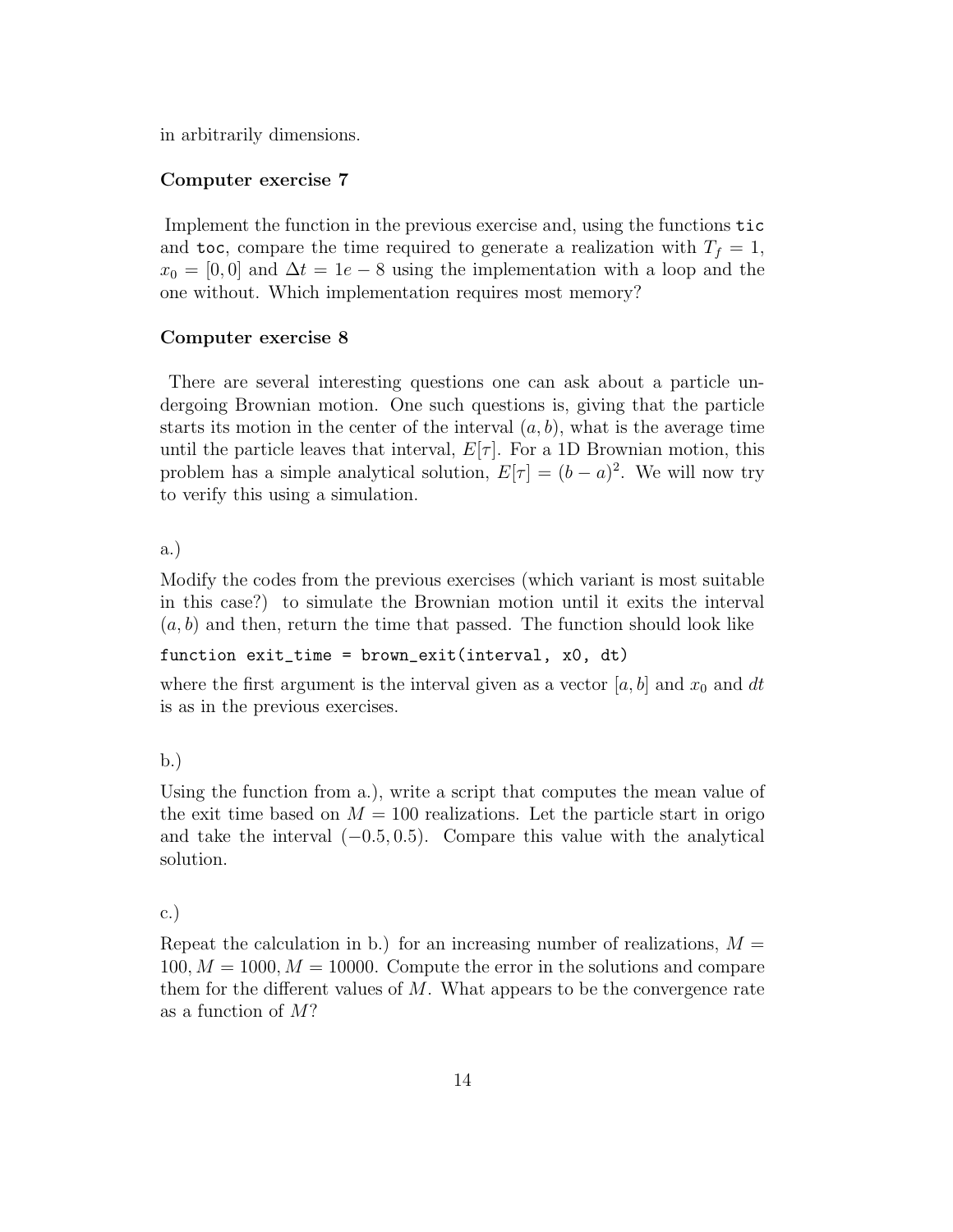### 4.2 A biochemical control network

Recently, stochastic models of biochemical reaction networks have attracted much interest in the field of (computational) *systems biology*, a field concerned with understanding cellular processes on a systems level. A cell, the domain where the reactions take place, is very small. In a popular model organism, the bacterium E. coli, the cellular volume is approximately  $10^{-15}l$ . Due to the small volume, some of the proteins involved in the reactions may be present in only  $1 - 10$  copies. It has been illustrated in several papers that the classical ODE models based on concentrations or mean values fail to describe some properties of such systems as accurately as stochastic models can, and in this section we will study the model from one of those papers [6] in some detail. In particular, we will see how we can simulate biochemical networks stochastically.

The mathematical model we will be using is a *continuous time discrete* space Markov Process (CTMC), and this is a very fundamental mathematical formalism with applications in numerous fields of applied mathematics, physics, chemistry and computer science. Even though we will formulate the algorithm to simulate such models in the context of biochemistry here, the same algorithm is a general method to simulate CTMCs, and thus has applications in other fields too, possibly under a different name.

The biochemical model we will study is a prototype model of a *circadian* rhythm. These kind of systems are responsible for adapting a cell or species to periodic oscillations in the environment, the most well known being the daily rhythm of approximately 24h. This model includes two genes, their corresponding mRNA and the proteins that are synthesized from the mRNA. However, before we can look at the properties of the model we need to develop the algorithm that we will rely on for simulations. We will also introduce some notation used when describing chemical reactions in a stochastic setting.

#### 4.2.1 The stochastic simulation algorithm (SSA)

We write a chemical reaction between two chemical species  $A$  and  $B$  that react and form the species  $C$  as

$$
A + B \xrightarrow{\omega(a,b)} C. \tag{12}
$$

We assume mass action kinetics, and the propensity function  $\omega(a, b)$  for the reaction is a polynomial,  $\omega(a, b) = k_a a b$ . This notation is common both in the deterministic ODE formalism and in stochastic models, but the models differ in the interpretation of a and b and  $\omega(a, b)$ . The first difference is that in the stochastic model a and b take values in the positive integers,  $\mathbb{Z}_+$ , and is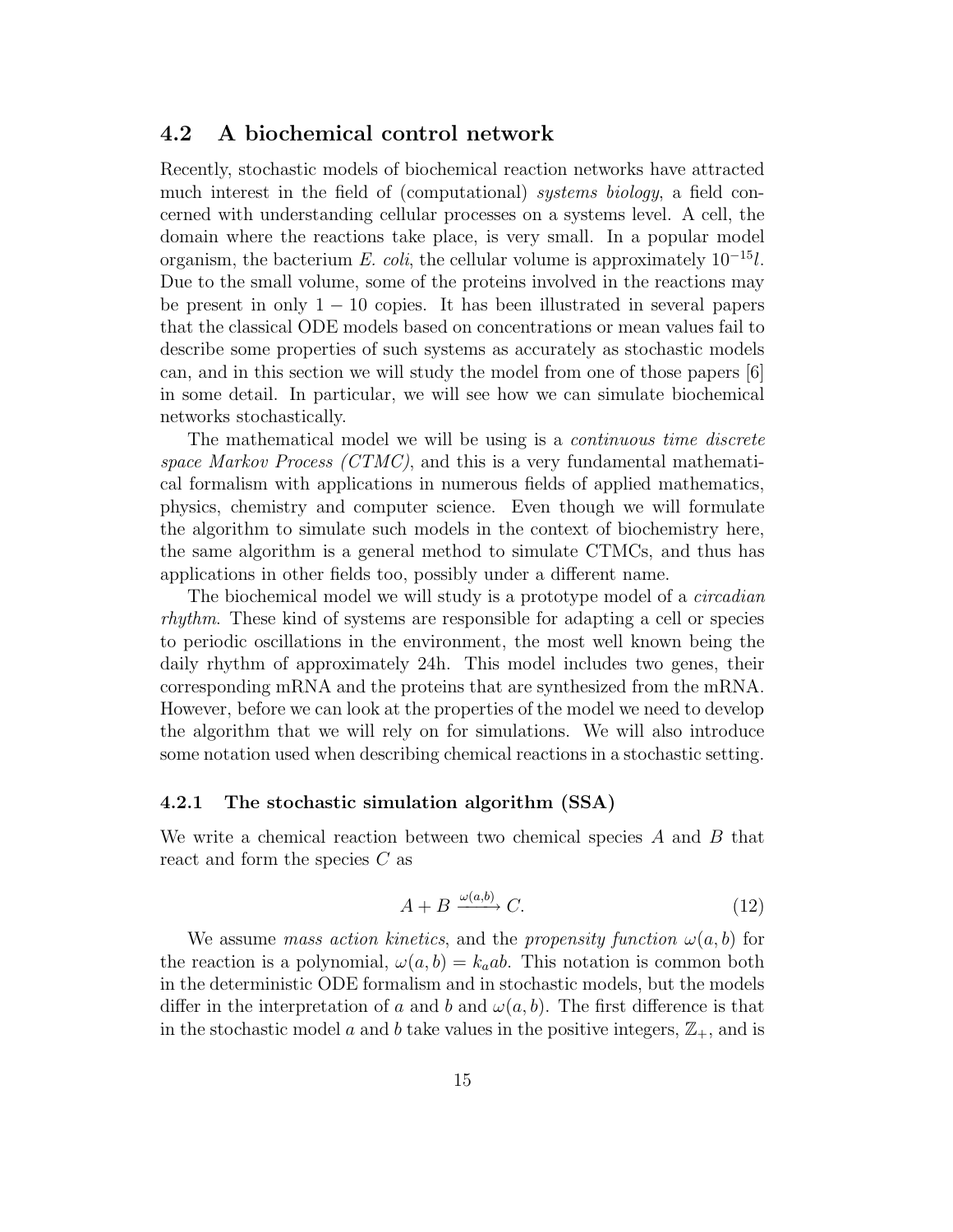the number of molecules of the species, while in the deterministic model they are the concentration and thus real valued. Secondly, in the deterministic model, the propensity function would be interpreted as the rate with which the reaction occurs, and using the rates for all the reactions in the model we formulate equations for the rate of change of each species; the ODE system. In the stochastic model on the other hand, the propensity function is interpreted as the probability per unit time that the reaction occurs. Each reaction is then treated as a discrete jump from one state to another, changing the state by integer amounts. The reaction in  $(12)$  decreases A and B by one, and increases C by one.

Introducing the *stoichiometry vector*  $\mathbf{n} = [-1, -1, 1]$  and the state vector  $\mathbf{x} = [a, b, c]$ , we write a reaction r as

$$
\mathbf{x} \xrightarrow{\omega_r(\mathbf{x})} \mathbf{x} + \mathbf{n}_r. \tag{13}
$$

A complete chemical system is then defined by stoichiometry vectors and propensity functions for all different reactions. Simple chemical systems modeled with the stochastic model can be studied with deterministic methods. The chemical master equation (CME) is a equation whose solution gives the probability function of the system. With this we can answer questions like, for example, what the probability that there are 10 molecules of A and 5 molecules of B,  $P(A = 10, B = 5, t)$  at time t is. We can also compute not only expected values of all the species, but also all other moments such as the variance, from this function. In Figure 2 we show a solution of the CME with a deterministic method (like the ones studied in Scientific Computing III) for a simple two dimensional chemical system, i.e. the probability function for that system.

Whenever we can solve for the probability density with a deterministic method this is preferable; we obtain a lot of information of the system. However, as the number of different chemical species increases in the model, the harder it becomes to solve the CME. If we, for example, have 10 different proteins whose individual copy number can take values in [0, 100], we have to solve a linear system with  $100^{10} = 1 \times 10^{20}$  unknowns (!) using the deterministic method. When the models become this large, one then have to use a stochastic method. For more information about this aspect, see e.g. [5, 2, 4]

The way we can simulate the process *stochastically* is in principle very simple. First of all, a Markov process has the important property that, if we know the state at time  $t$ , the state at a time s later that  $t$  only depends on the state at  $t$  and not on any time before  $t$ . Sometimes this is called the memoryless property. The way we simulate the system is outlined in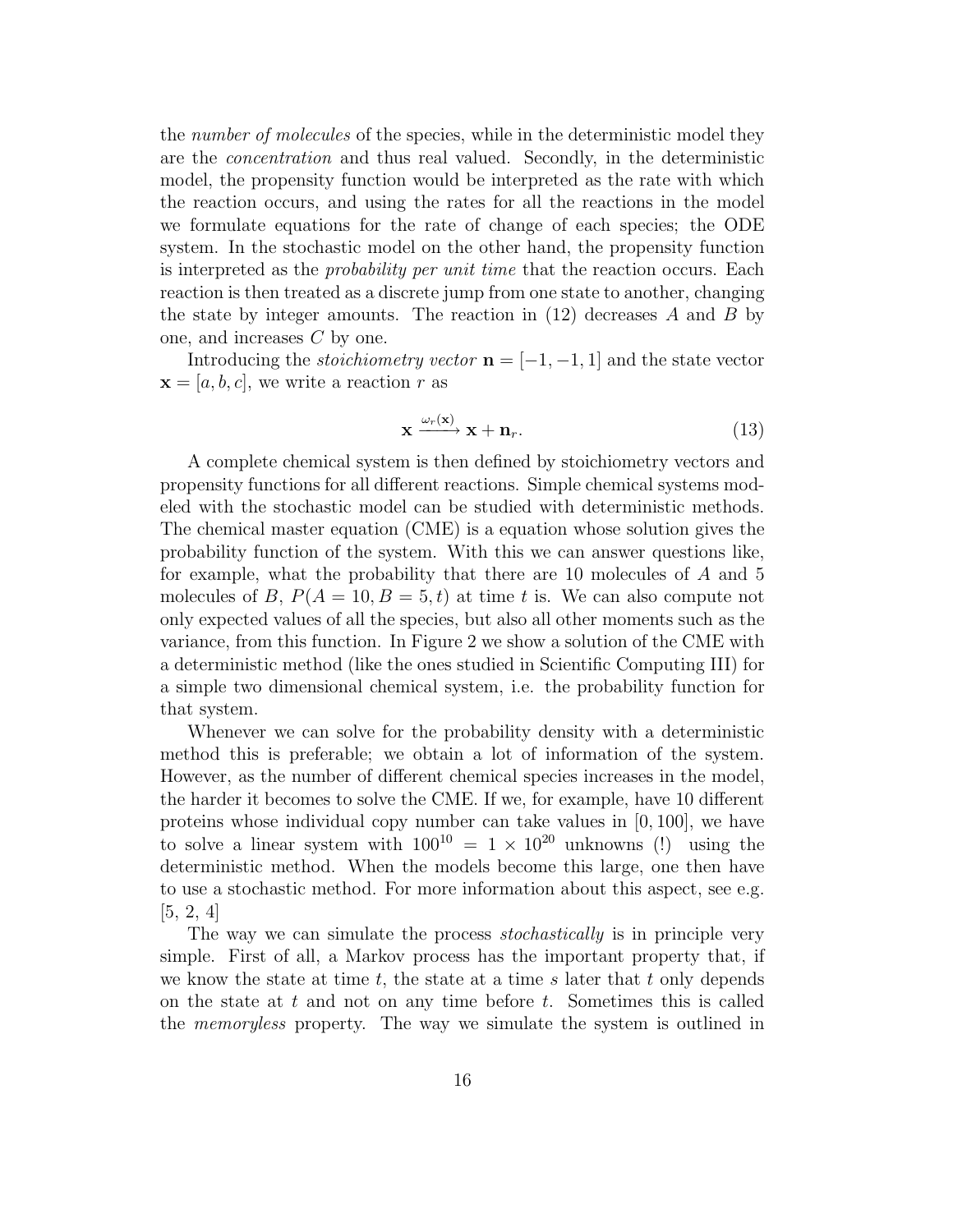

Figure 2: The probability density for a simple chemical system at time  $t =$ 1000s.

Algorithm 2. At time t, we generate the *inter event time*  $\tau$ , the time until the next reaction occurs. We then sample which of the reactions  $r = 1 \dots N_r$ that we should execute according to (13).

| <b>Algorithm 2</b> Simulation of the chemical system.                                                         |
|---------------------------------------------------------------------------------------------------------------|
| <i>Initialize:</i> Set the initial state $\mathbf{x} = \mathbf{x}_0$ and a final time $T_f$ . Set $t = t_0$ . |
| while $t < T_f$ do                                                                                            |
| Sample $\tau$ , the time until the next reaction.                                                             |
| Find the next reaction $r$ that occurs.                                                                       |
| Update the state according to $\mathbf{x} = \mathbf{x} + \mathbf{n}_r$ .                                      |
| $t=t+\tau$ .                                                                                                  |
| end while                                                                                                     |

What we need to know in order to be able to actually simulate the system is how exactly we can sample the random numbers  $\tau$  and r in Algorithm 2. This was treated in a fundamental paper by Daniel T. Gillespie [3], and the algorithm we will come up with is often called the Gillespie algorithm or the stochastic simulation algorithm (SSA). We define  $a_0(\mathbf{x})$  as

$$
a_0(\mathbf{x}) = \sum_r^{N_r} \omega_r(\mathbf{x}), \qquad (14)
$$

i.e the sum of all propensity functions. The inter event time  $\tau$  is exponentially distributed with mean  $1/a_0, \tau \sim Exp(1/a_0)$ . The PDF of the exponential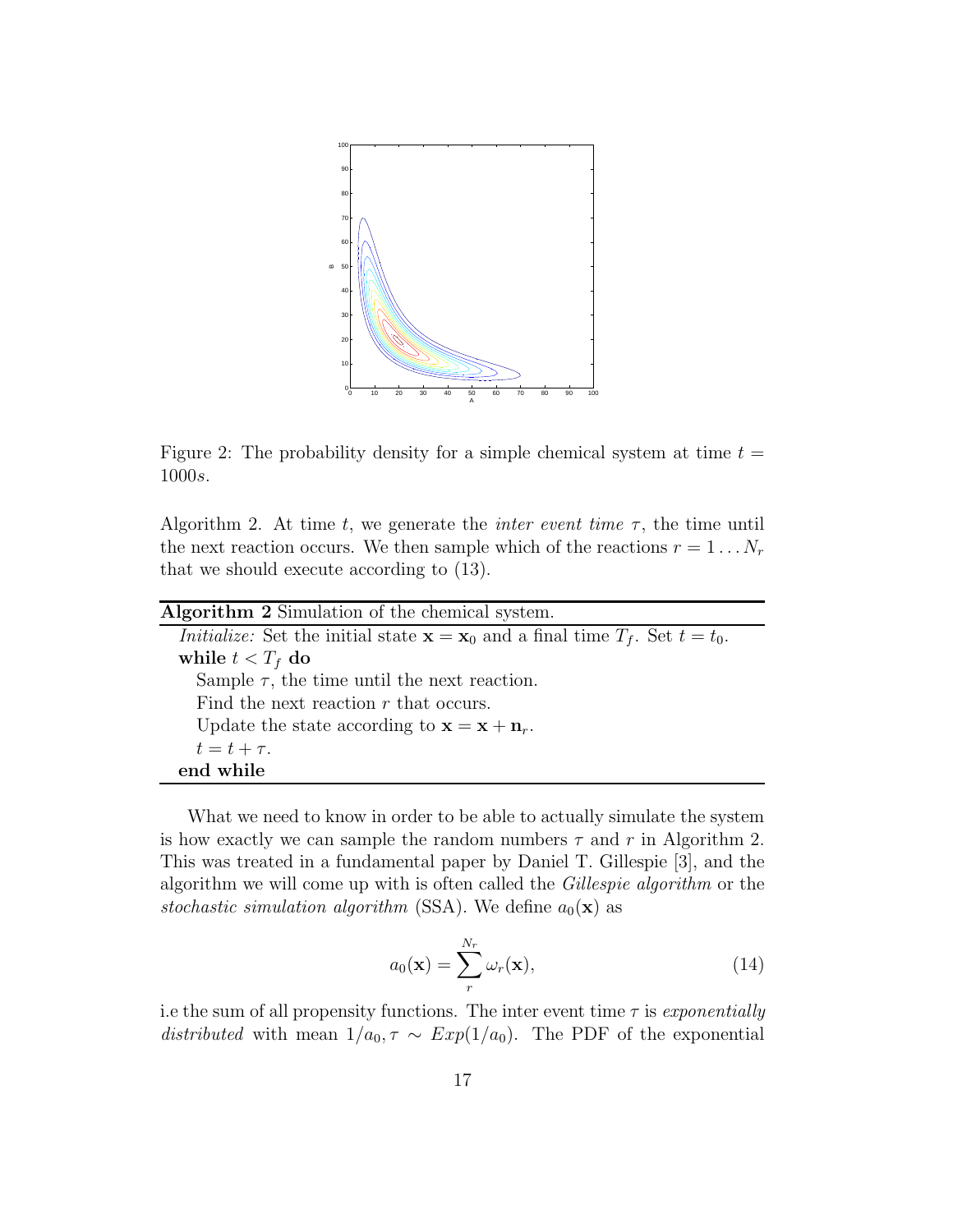distribution is given in (15).

$$
f(\tau; a_0) = \begin{cases} a_0 e^{-a_0 \tau}, & \tau \ge 0 \\ 0, & \tau < 0. \end{cases}
$$
 (15)

In the next exercise we will show how we can generate a random number  $\tau$ from this distribution if we have access to random numbers from the uniform distribution  $U(0, 1)$ . This will tell us how to actually do step one in Algorithm 2. The method we will use is *inverse transform sampling* and is given in Algorithm 3.

| <b>Algorithm 3</b> Inverse transform sampling.                     |  |
|--------------------------------------------------------------------|--|
| Generate a random number u from $U(0, 1)$ .                        |  |
| Compute $\tau$ such that $F(\tau) = u$ .                           |  |
| Take $\tau$ as a random number from the distribution defined by F. |  |

 $F(\tau)$  is the *cumulative distribution function* (CDF) and in the next exercise we will apply this procedure to generate random numbers from the exponential distribution.

#### Exercise 4

a.)

The CDF is defined as

$$
F(t) = P(\tau \le t) = \int_{-\infty}^{t} f(\tau; a_0) d\tau,
$$

where  $F(\tau \leq t)$  is the probability that  $\tau$  is smaller that or equal to t. For the exponential distribution as defined in (15), compute the CDF.

b.)

Find the inverse of  $F(\tau)$ , i.e. for a number u find  $\tau$  such that  $F(\tau) = u$ , or in other words  $\tau = F^{-1}(u)$ . Remark: This procedure is general, but for many distributions there is no simple, closed form for the inverse CDF and the method may be computational expensive. For some important distributions there are other, more efficient methods available to generate random numbers.

We are now ready to update Algorithm 2.

The only remaining issue before we have a complete algorithm to simulate the biochemical system is a method to generate the next reaction that occurs. The next reaction is a random variable  $Y$  with distribution [3]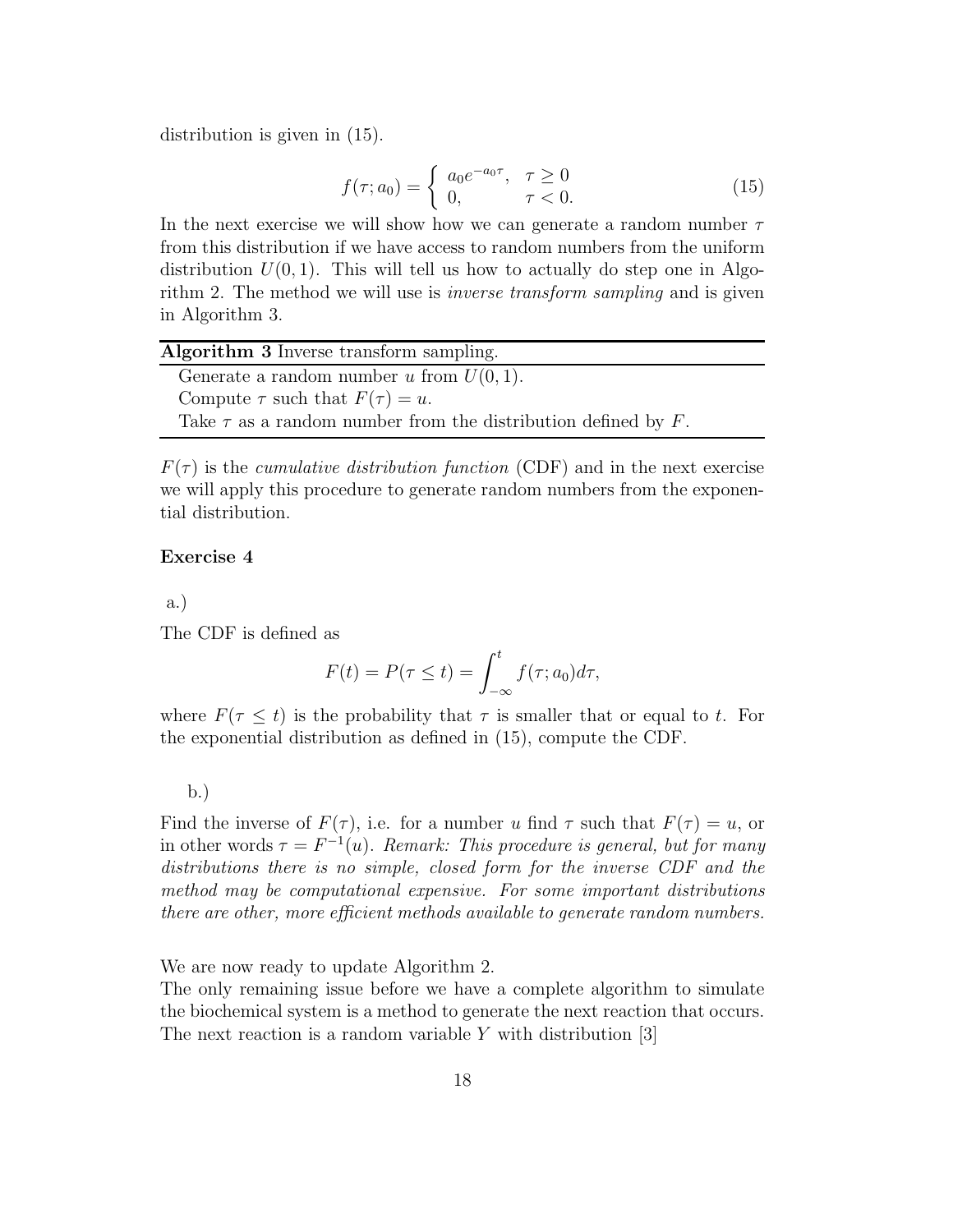#### Algorithm 4 Simulation of the chemical system.

*Initialize:* Set the initial state  $\mathbf{x} = \mathbf{x}_0$  and a final time  $T_f$ . Set  $t = t_0$ . while  $t < T_f$  do Compute  $a_0(\mathbf{x}) = \sum_{r=1}^R \omega_r(\mathbf{x})$ . Generate a uniform random number  $u_1$  from  $U(0, 1)$ .  $\tau = -\ln(u_1)/a_0$ . Find the next reaction r that occurs. Update the state according to  $\mathbf{x} = \mathbf{x} + \mathbf{n}_r$ .  $t = t + \tau$ . end while

$$
p(Y = r | X = \mathbf{x}) = \omega_r(\mathbf{x})/a_0(\mathbf{x}),
$$
\n(16)

and the cumulative distribution function is given by

$$
F(r; \mathbf{x}) = P(Y \le r) = \frac{1}{a_0(\mathbf{x})} \sum_{k=1}^r \omega_k(\mathbf{x}).
$$
 (17)

Note that since  $a_0(\mathbf{x})$  is the sum of all propensities  $F(r; \mathbf{x})$  takes values in the interval (0, 1]. We can use Algorithm 3 to generate the random integer that gives the reaction in Algorithm 4. The difference between this case and the way we generated  $\tau$  is that we cannot explicitly write down a formula to invert the CDF so we need to write a small algorithm that does this numerically. Given a uniform random number  $u_2$ , we generate a random reaction  $r$  by finding  $r$  such that

$$
F(r-1) < u_2 \le F(r) \tag{18}
$$

or in more detail in our case, find r such that

$$
\sum_{k=1}^{r-1} \omega_k(\mathbf{x}) < a_0(\mathbf{x})u_2 \le \sum_{k=1}^r \omega_k(\mathbf{x}).\tag{19}
$$

Remark: The above procedure can be used to generate random numbers from other discrete distribution, e.g. the important Poisson distribution.

#### Computer exercise 9

Suppose that a Matlab function that computes the propensities  $\omega_k, k =$  $1 \dots R$  is given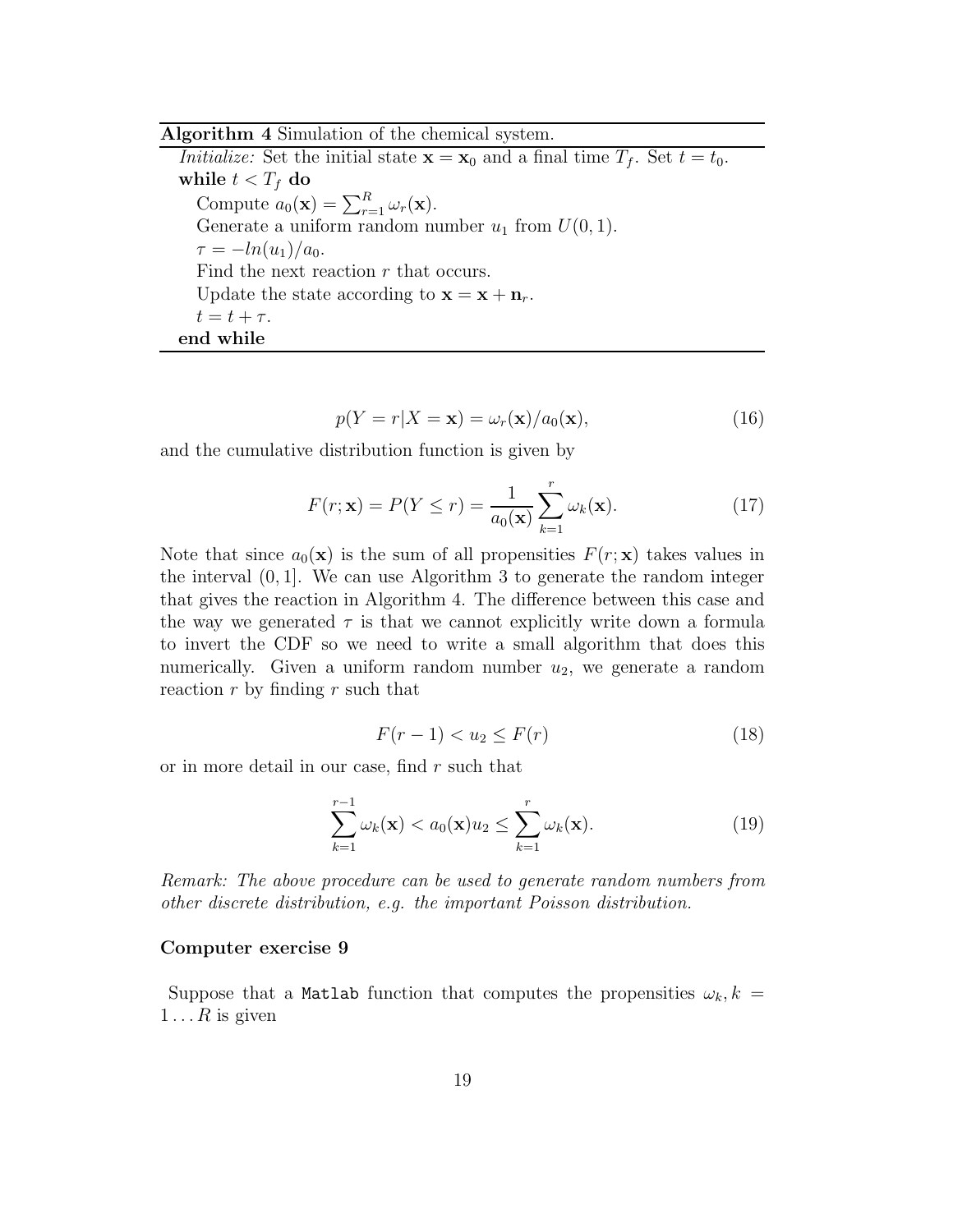```
% PROPENSITY. Returns the value of the propensities
% for a simple 1D model.
%
% Input: x - the current state of the system.
%
% Andreas Hellander, 2009.
%
function w = propensity(x)k1 = 1e-3;k2=1e-2;
mu=1e-1;
w = zeros(3,1);w(1) = max(0, k1*x*(x-1));w(2) = k2*x;w(3) = mu;
```
Using this function, write a function that finds  $r$  according to (19), i.e.

```
% NEXT_REACTION. Finds the next reaction.
%
% Input: re - A list with values of all propensity functions.
% u - A uniform random number in (0,1].
%
% Some Student, 2009.
%
function r = \text{next\_reaction}(re, u)% Write this.
```
Hint: Read the help section for the functions 'cumsum' and 'find'.

At this point, we have all necessary components of the Gillespie algorithm, and it is stated in Algorithm 5. This version of the algorithm is the most commonly used formulation, and is called the direct method (DM). Computer exercise 10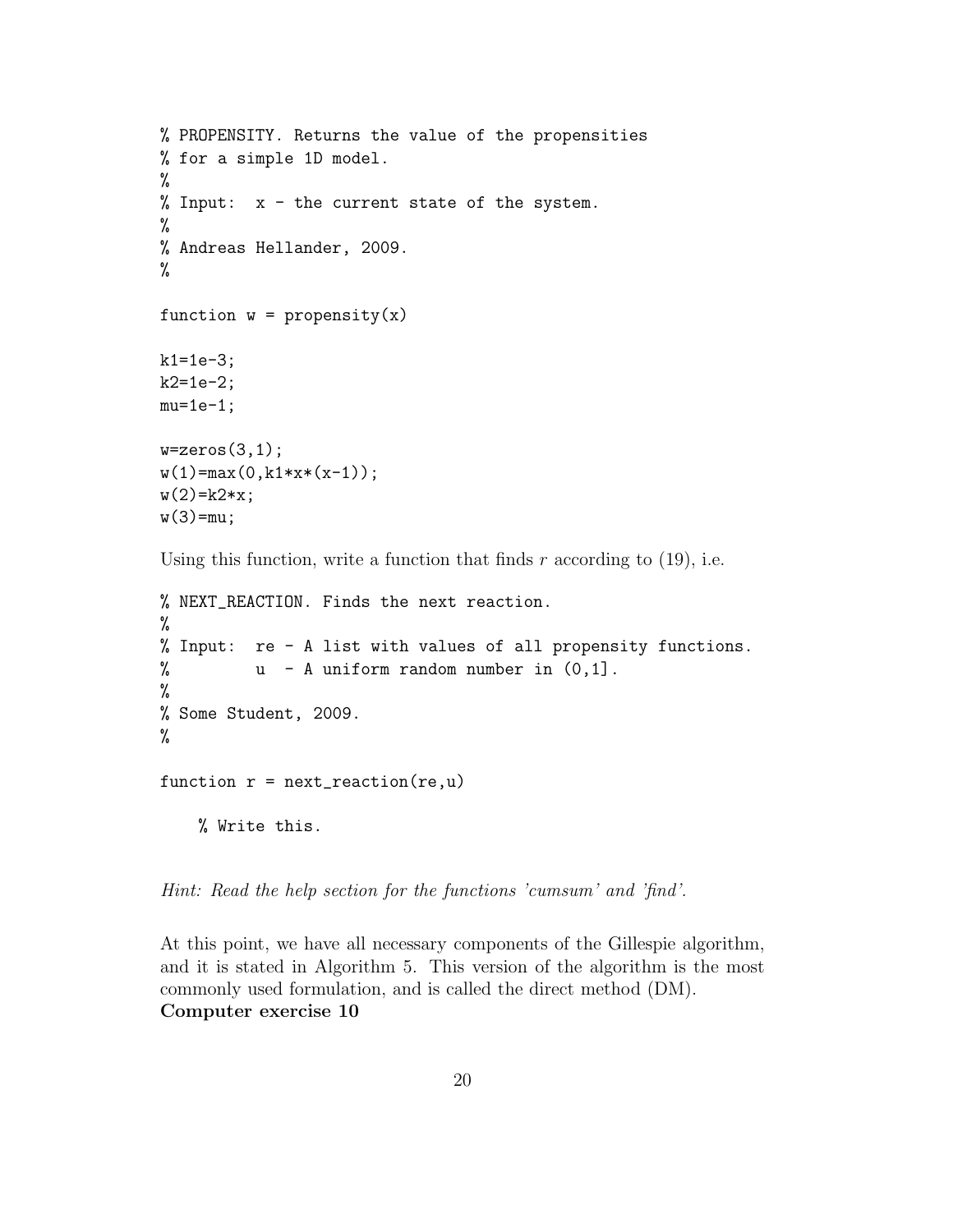Algorithm 5 Gillespie's direct method (DM)

Initialize: Set the initial state  $\mathbf{x} = \mathbf{x}_0$  and a final time  $T_f$ . Set  $t = t_0$ . while  $t < T_f$  do Compute  $a_0(\mathbf{x}) = \sum_{r=1}^R \omega_r(\mathbf{x})$ . Generate two uniform random number  $u_1, u_2$  from  $U(0, 1)$ .  $\tau = -ln(u_1)/a_0.$ Find r such that  $\sum_{k=1}^{r-1} \omega_k(\mathbf{x}) < a_0(\mathbf{x})u_2 \leq \sum_{k=1}^r \omega_k(\mathbf{x})$ . Update the state according to  $\mathbf{x} = \mathbf{x} + \mathbf{n}_r$ .  $t = t + \tau$ . end while

Implement Algorithm 5 and apply it on the propensities given by the function propensity in the previous exercise. The stoichiometry vectors are  $n_1 = -2, n_2 = -1, n_2 = 1$ . The input to the function should be a function that computes the propensities, a function that gives the stoichiometry matrix, the initial state and a vector that specifies the output times.

### 4.2.2 The circadian rhythm

Now that we have formulated and tested Gillespie's direct method on a simple model problem in Computer exercise 10 we will use it to study the more involved model in [6]. For the particular system we are considering here there are 18 reactions and they are found in (20).

$$
D'_{a} \xrightarrow{\theta_{a}D'_{a}} D_{a}
$$
\n
$$
D_{a} + A \xrightarrow{\gamma_{a}D_{a}A} D'_{a}
$$
\n
$$
D'_{r} \xrightarrow{\theta_{r}D'_{r}} D_{r}
$$
\n
$$
D_{r} + A \xrightarrow{\gamma_{r}D_{r}A} D'_{r}
$$
\n
$$
D'_{r} \xrightarrow{\theta_{r}D'_{r}} D_{r}
$$
\n
$$
M_{a} \xrightarrow{\delta_{ma}M_{a}} \emptyset
$$
\n
$$
M_{a} + R \xrightarrow{\delta_{a}A} \emptyset
$$
\n
$$
A + R \xrightarrow{\gamma_{c}A R} \emptyset
$$
\n
$$
M_{r} \xrightarrow{\alpha_{r}D_{r}}
$$
\n
$$
M_{r} \xrightarrow{\delta_{m}m_{r}}
$$
\n
$$
M_{r} \xrightarrow{\delta_{m}m_{r}}
$$
\n
$$
M_{r} \xrightarrow{\delta_{m}C} M_{r}
$$
\n
$$
M_{r} \xrightarrow{\delta_{a}C} M_{r}
$$
\n
$$
M_{r}
$$
\n
$$
(20)
$$

The parameters of the model are given in Table 1. The complete propensity functions  $\omega_r$ ,  $r = 1 \dots 18$  are given above the arrows.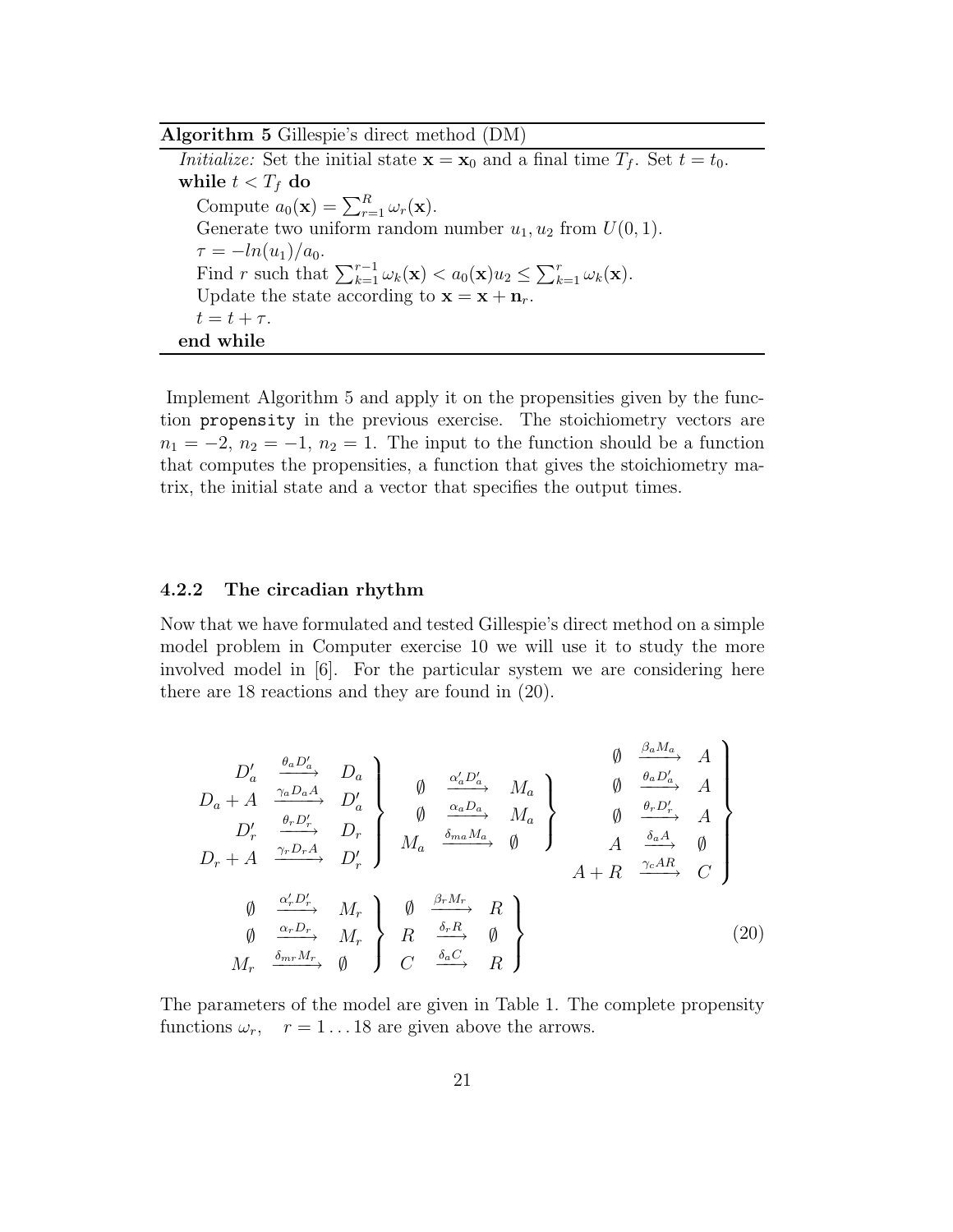| $\alpha_A$      |              | $\alpha_r$ |            | ά    | $J_{T}$      | $\sigma_{ma}$ | m r |
|-----------------|--------------|------------|------------|------|--------------|---------------|-----|
| 50.0            | n na<br>к    | 0.01       | 50         | 50.0 | 5.0          | 10.0          | J.5 |
| $\mathcal{Q}_a$ | $\sigma_{r}$ | Ιa.        | $\gamma_r$ | ' c  | $\Theta_a^-$ |               |     |
|                 | ∩ າ          |            | $\Box$     | 2.0  | 50.0         | 100.0         |     |

Table 1: Parameters for the Vilar oscillator.

We have not explained this here, but from this description of the model, we can formulate a simple deterministic model for the expected values of the different chemical species. The reaction rate equations is a generally non-linear system of ordinary differential equations (ODEs)

$$
\frac{dE[X]}{dt} = \sum_{r=1}^{N_r} \mathbf{n}_r \omega_r(\mathbf{x}).\tag{21}
$$

For the model in (20), for example, the first of these equation would read

$$
\frac{dE[D'_a]}{dt} = -\theta_a E[D_a] + \gamma_a E[D_a] E[A]. \qquad (22)
$$

The reaction rate equations are not exact equations for the expected values, but the approximation is very good when the participating species are present in high copy numbers. This is typically the case if the model comes from a chemical engineering problem where the volume is large (macroscopic) and the chemical species that are modeled are small molecules. Figure 3 shows the circadian system simulated with this deterministic model when the parameter  $\delta_r = 0.2$  and when  $\delta_r = 0.08$ .



Figure 3: Deterministic simulation of the circadian rhythm model. When  $\delta_r = 0.2$  (left) the clock oscillates with a period of  $\approx 24h$ , but when  $\delta_r = 0.08$ (right) the clock stops.

As can be seen, when we lower the parameter (the degradation rate of the species  $R$ ) to 0.08, the model stops oscillating. This would be a catastrophic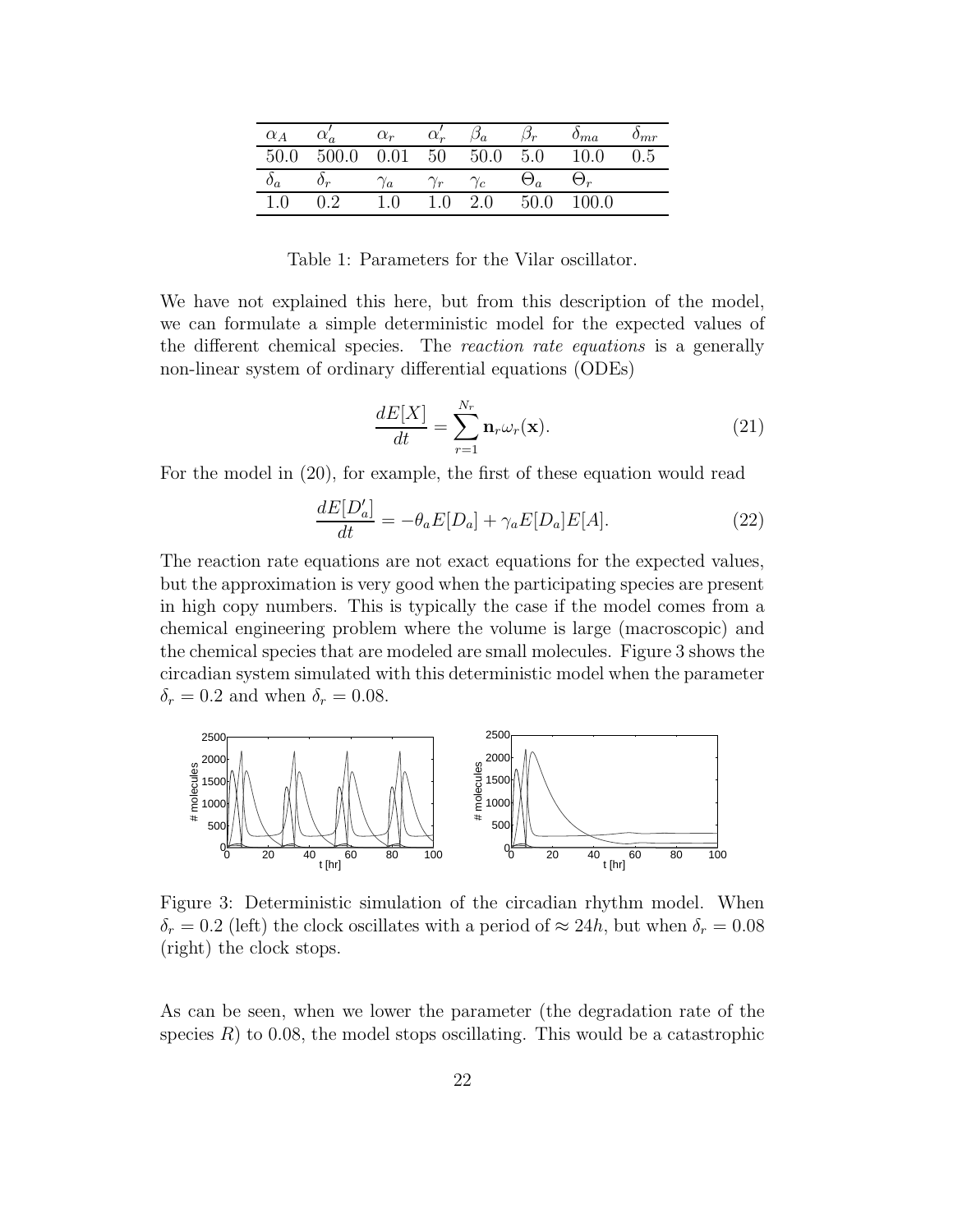event for a living cell, and one would expect that the presence of oscillations would be more robust to changes in the parameters. Using this ODE model, however, we will inevitably get this sharp switch like behavior. In the paper [6], one also considers the stochastic model discussed in the previous section. We will now try to reproduce the conclusion from that paper.

#### Computer exercise 11

Simulate a single trajectory of the model defined by (20) and Table 1 using the algorithm you implemented in Computer exercise 10. Plot trajectories corresponding to  $\delta_r = 0.2$ ,  $\delta_r = 0.08$  and  $\delta_r = 0.01$ . Does the stochastic model display the same sharp "on–off" behavior as the deterministic ODE model does? Compare your simulations to the conclusions in paper [6].

## 5 Summary

In these lecture notes, we have seen examples where stochastic simulation and Monte Carlo methods were used to study different processes. We have also seen how to use pseudo random numbers to evaluate integrals. Monte Carlo becomes an alternative to deterministic methods for solving scientific problems in a number of different scenarios, but are often considered as a method of last resort; they are used when no deterministic methods is available or computationally feasible. The reason for this is the slow convergence of Monte Carlo methods  $(\mathcal{O}(N^{-1/2}))$ , making them very computationally demanding if result with a high accuracy is desired.

For the integration example, it is not in principle hard to formulate deterministic quadrature rules to solve high dimensional integrals, but the number of quadrature points grows exponentially with the dimension. Their convergence rate is also sensitive to both the dimensionality and the smoothness of the integrand. When there is no longer possible to use these methods, Monte Carlo can still compute a result. However, no one would use Monte Carlo integration to compute an approximation to an integral in say two or three dimensions; deterministic methods are much more efficient in this case.

In another example of a biochemical control network we have seen that a simple stochastic model gives a better description of the system than the simple deterministic model. Even if we could formulate a complicated deterministic model that describe the system as good as the stochastic model, we rather use a simple stochastic model. Also in this case, depending on the question we are asking, we are presented with a choice between using a de